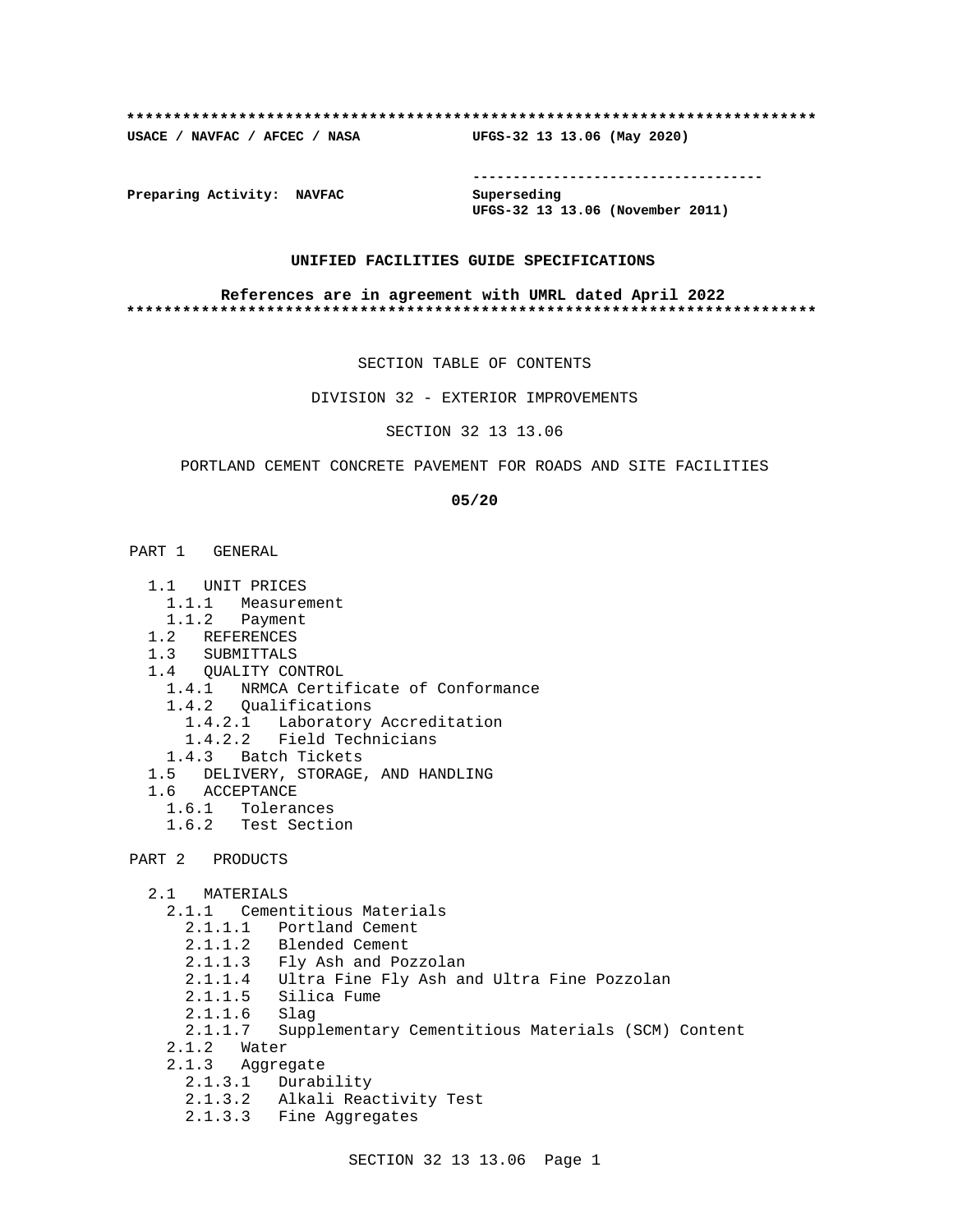- 2.1.3.4 Coarse Aggregates
- 2.1.4 Chemical Admixtures
	- 2.1.4.1 Water Reducing Admixtures
	- 2.1.4.2 Air Entraining Admixture
	- 2.1.4.3 High Range Water Reducing Admixture
- 2.1.5 Reinforcement
- 2.1.5.1 Dowel Bars
	-
- 2.1.5.2 Tie Bars 2.1.5.3 Reinforcement
- 2.1.6 Curing Materials
	- 2.1.6.1 White-Burlap-Polyethylene Sheet
	- 2.1.6.2 Liquid Membrane-Forming Compound
	- 2.1.6.3 Liquid Chemical Sealer-Hardener Compound
- 2.1.7 Joint Fillers and Sealants
- 2.1.8 Biodegradable Form Release Agent
- 2.1.9 Epoxy Resin
- 2.1.10 Joint Materials
	- 2.1.10.1 Expansion Joint Materials
	- 2.1.10.2 Slip Joint Material
- 2.2 MIX DESIGN
	- 2.2.1 Specified Concrete Properties
		- 2.2.1.1 Flexural Strength
		- 2.2.1.2 Air Entrainment
		- 2.2.1.3 Slump
		- 2.2.1.4 Water/Cementitious Materials Ratio
		- 2.2.1.5 Albedo
	- 2.2.2 Mix Design Report
	- 2.2.3 Mix Verification
- 2.3 EQUIPMENT
- 2.3.1 Batching and Mixing
- 2.3.2 Transporting Equipment
	- 2.3.3 Delivery Equipment
	- 2.3.4 Paver-Finisher
		- 2.3.4.1 Paver-Finisher with Fixed Forms
		- 2.3.4.2 Slipform Paver-Finisher
		- 2.3.4.3 Other Types of Finishing Equipment
		- 2.3.4.4 Work Bridge
	- 2.3.5 Texturing Equipment<br>2.3.5.1 Fabric Drag
		- Fabric Drag
		- 2.3.5.2 Deep Texturing Equipment
	- 2.3.6 Curing Equipment
	- 2.3.7 Sawing Equipment
	- 2.3.8 Straightedge

# PART 3 EXECUTION

- 3.1 PREPARATION FOR PAVING
	- 3.1.1 Weather Limitations
		- 3.1.1.1 Inclement Weather
		- 3.1.1.2 Hot Weather
		- 3.1.1.3 Prevention of Plastic Shrinkage Cracking
		- 3.1.1.4 Cold Weather
	- 3.1.2 Conditioning of Underlying Material
	- 3.1.3 Forms
	- 3.1.4 Reinforcement
		- 3.1.4.1 Dowel Bars
		- 3.1.4.2 Tie Bars
		- 3.1.4.3 Setting Slab Reinforcement
- 3.2 MEASURING, MIXING, CONVEYING, AND PLACING CONCRETE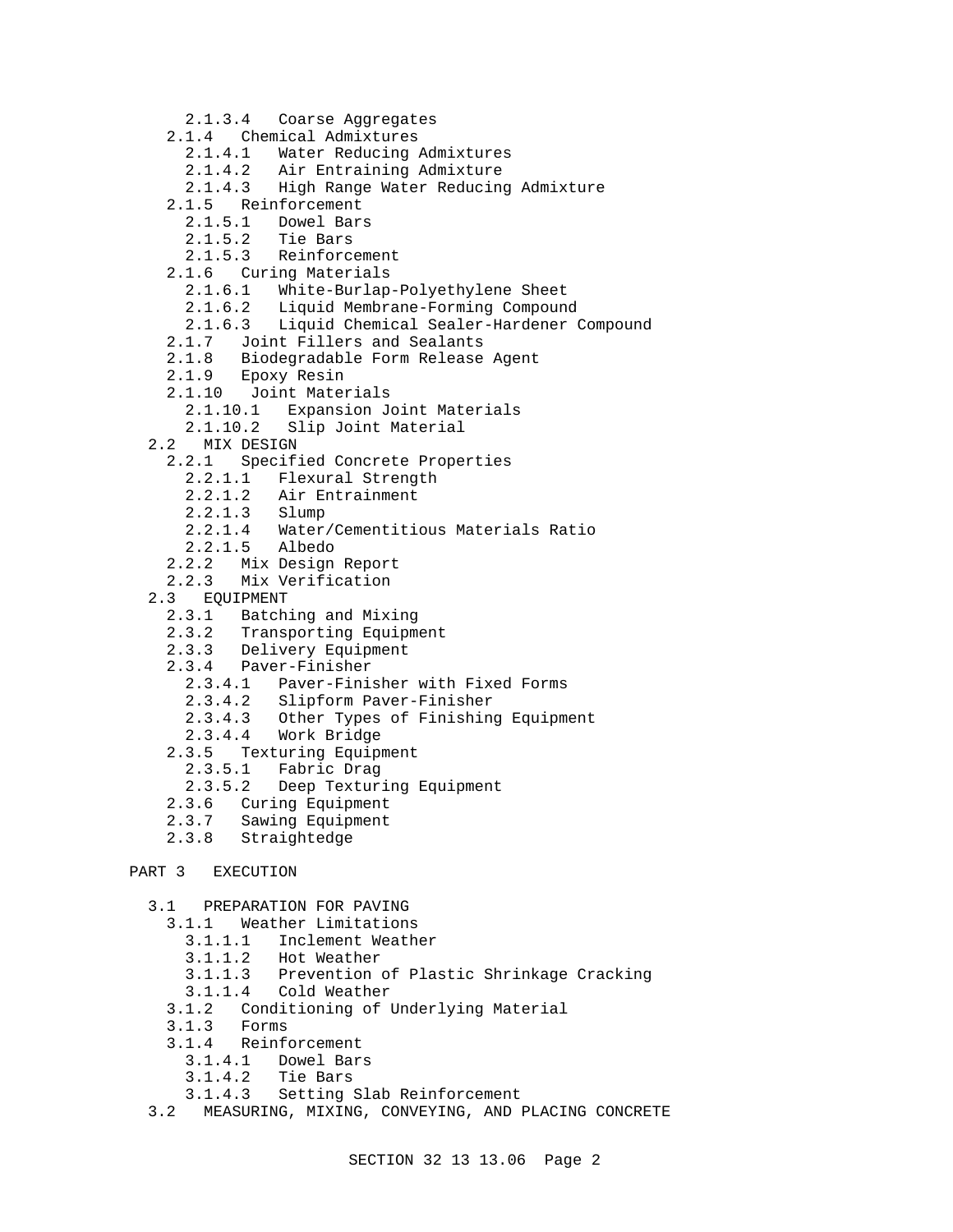- 3.2.1 Measuring
- 3.2.2 Mixing<br>3.2.3 Convey
- 3.2.3 Conveying
- Placing
- 3.3 PAVING
	- 3.3.1 Paving Plan
	- 3.3.2 Required Results
	- 3.3.3 Operation
	- Consolidation
	- 3.3.5 Fixed Form Paving
	- 3.3.6 Slipform Paving
- 3.4 JOINTS
	- 3.4.1 Contraction Joints
	- 3.4.2 Construction Joints Fixed Form Paving
	- 3.4.3 Dowels Installed In Hardened Concrete
- 3.5 FINISHING CONCRETE
	- 3.5.1 Machine Finishing
		- 3.5.1.1 Equipment Operation
		- 3.5.1.2 Joint Finish
		- 3.5.1.3 Hand Finishing
	- 3.5.2 Texturing
		- 3.5.2.1 Burlap Drag Finish
		- 3.5.2.2 Brooming
		- 3.5.2.3 Wire-Comb Texturing
		- 3.5.2.4 Surface Grooving
- 3.5.3 Edging
- 3.6 CURING AND PROTECTION
	- 3.6.1 Moist Curing
	- 3.6.2 White-Burlap-Polyethylene Sheet
	- 3.6.3 Liquid Membrane-Forming Compound Curing
	- 3.6.4 Protection of Treated Surfaces
- 3.7 FIELD QUALITY CONTROL
	-
	- 3.7.1 Sampling Consistency Tests
	- 3.7.3 Flexural Strength Tests
	- 3.7.4 Air Content Tests
	- 3.7.5 Surface Testing
		-
		- 3.7.5.1 Straightedge Testing Method Profilograph Testing Method
		- 3.7.5.3 "Bumps" (Must Grind Areas)
		-
	- 3.7.5.4 Diamond Grinding<br>3.7.6 Plan Grade Testing a 3.7.6 Plan Grade Testing and Conformance
	- 3.7.7 Edge Slump
	- 3.7.8 Test for Pavement Thickness
	- 3.7.9 Reinforcement
	- 3.7.10 Dowels
- -- End of Section Table of Contents --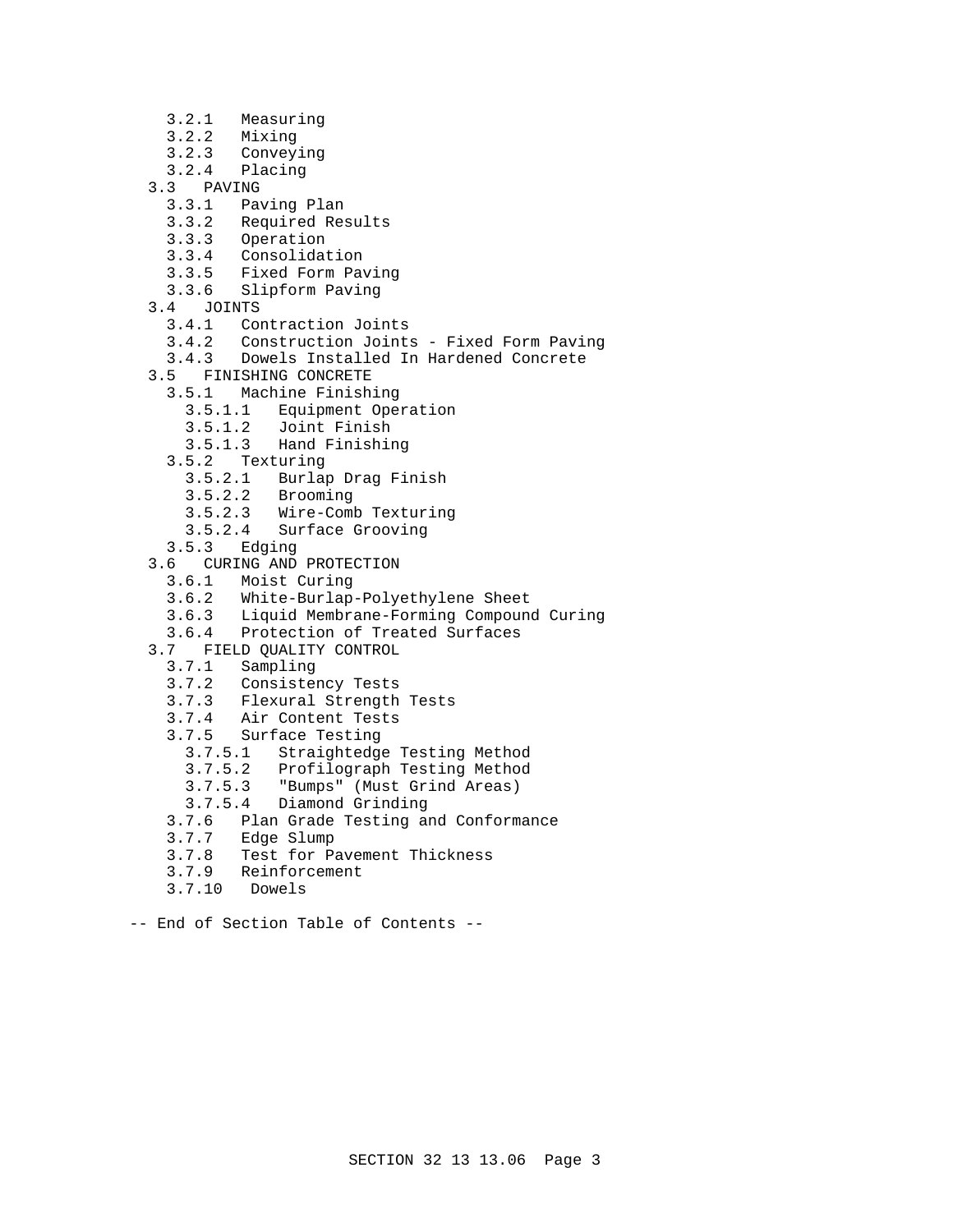USACE / NAVFAC / AFCEC / NASA

--------------------------------------

Preparing Activity: NAVFAC

Superseding UFGS-32 13 13.06 (November 2011)

UFGS-32 13 13.06 (May 2020)

#### UNIFIED FACILITIES GUIDE SPECIFICATIONS

References are in agreement with UMRL dated April 2022 

SECTION 32 13 13.06

PORTLAND CEMENT CONCRETE PAVEMENT FOR ROADS AND SITE FACILITIES  $05/20$ 

NOTE: This quide specification covers the requirements for Portland cement concrete paving jobs such as roads, streets, sidewalks, and parking lots.

Adhere to UFC 1-300-02 Unified Facilities Guide Specifications (UFGS) Format Standard when editing this guide specification or preparing new project specification sections. Edit this guide specification for project specific requirements by adding, deleting, or revising text. For bracketed items, choose applicable item(s) or insert appropriate information.

Remove information and requirements not required in respective project, whether or not brackets are present.

Comments, suggestions and recommended changes for this guide specification are welcome and should be submitted as a Criteria Change Request (CCR). 

NOTE: The extent and location of the work to be accomplished should be indicated on the project drawings, or included in the project specifications.

Portland cement pavements for airfields and special military vehicles, identified in UFC 3-201-01 (2018), paragraph 4-1, Surface and Unsurfaced Road And Site Pavement, are not included in this specification. Specify airfield and special military vehicle Portland cement concrete paving using Section 32 13 14.13 CONCRETE PAVING FOR AIRFIELDS AND OTHER HEAVY DUTY PAVEMENTS. Consult agency Subject Matter Expert (SME) for appropriate use of this guide specification.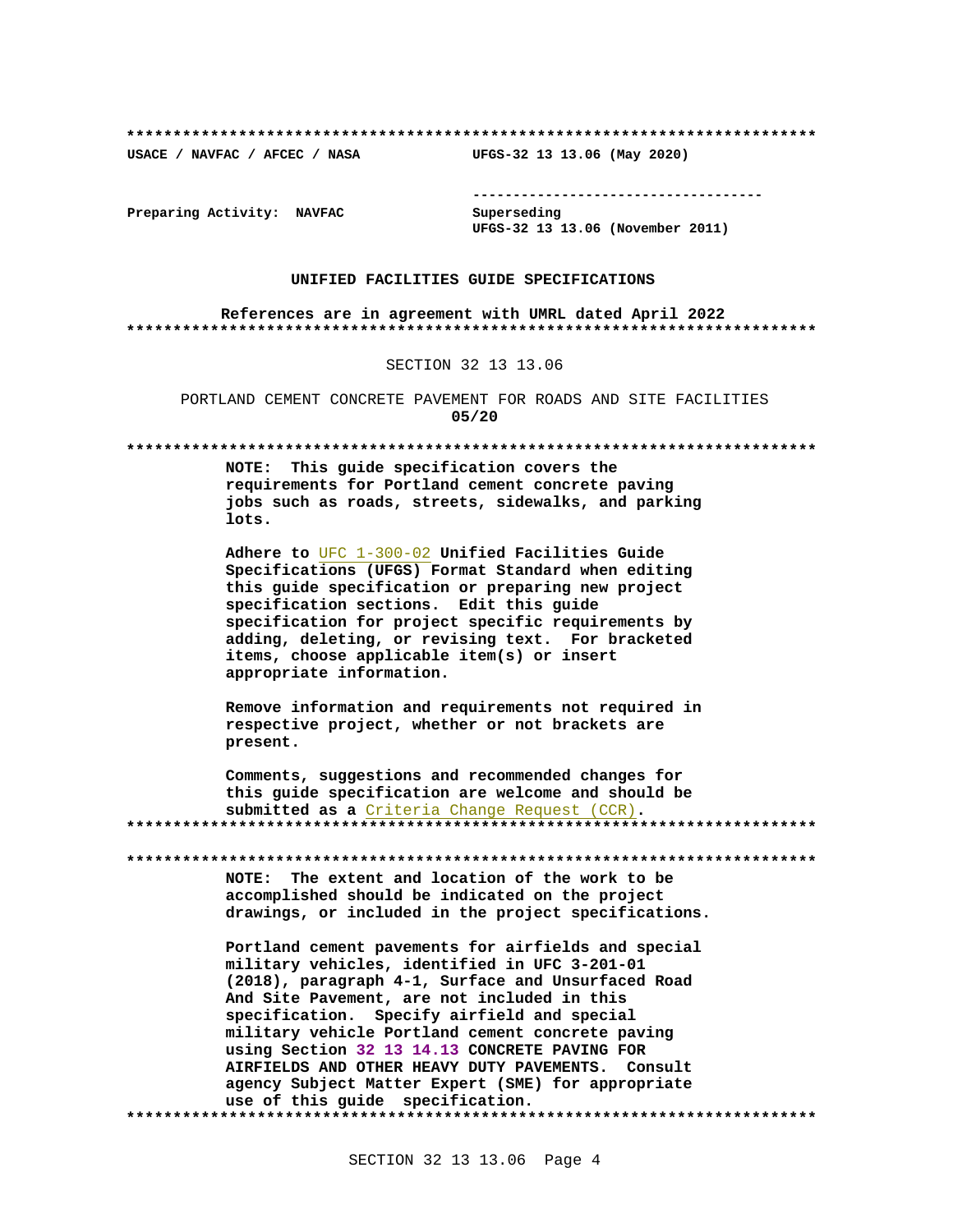#### PART 1 GENERAL

#### 1.1 UNIT PRICES

# NOTE: If lump sum payment is used, delete the following paragraphs on Measurement and Payment.

#### $1.1.1$ Measurement

The quantity of concrete to be paid for will be the volume of concrete in cubic meters yards including monolithic curb, where required, placed in the completed and accepted pavement. Concrete will be measured in place in the completed and accepted pavement only within the neat line dimensions shown in the plan and cross section. No deductions will be made for rounded edges or the space occupied by embedded items or voids.

#### $1.1.2$ Payment

Payment will be made at the contract price per cubic meter yard for the scheduled item. Payment will constitute full compensation for furnishing all materials, equipment, plant and tools, and for all labor and other incidentals necessary to complete the concrete pavement.

#### 1.2 REFERENCES

#### 

NOTE: This paragraph is used to list the publications cited in the text of the guide specification. The publications are referred to in the text by basic designation only and listed in this paragraph by organization, designation, date, and title.

Use the Reference Wizard's Check Reference feature when you add a Reference Identifier (RID) outside of the Section's Reference Article to automatically place the reference in the Reference Article. Also use the Reference Wizard's Check Reference feature to update the issue dates.

References not used in the text will automatically be deleted from this section of the project specification when you choose to reconcile references in the publish print process. 

The publications listed below form a part of this specification to the extent referenced. The publications are referred to within the text by the basic designation only.

### AMERICAN CONCRETE INSTITUTE (ACI)

ACI 211.1

(1991; R 2009) Standard Practice for Selecting Proportions for Normal, Heavyweight and Mass Concrete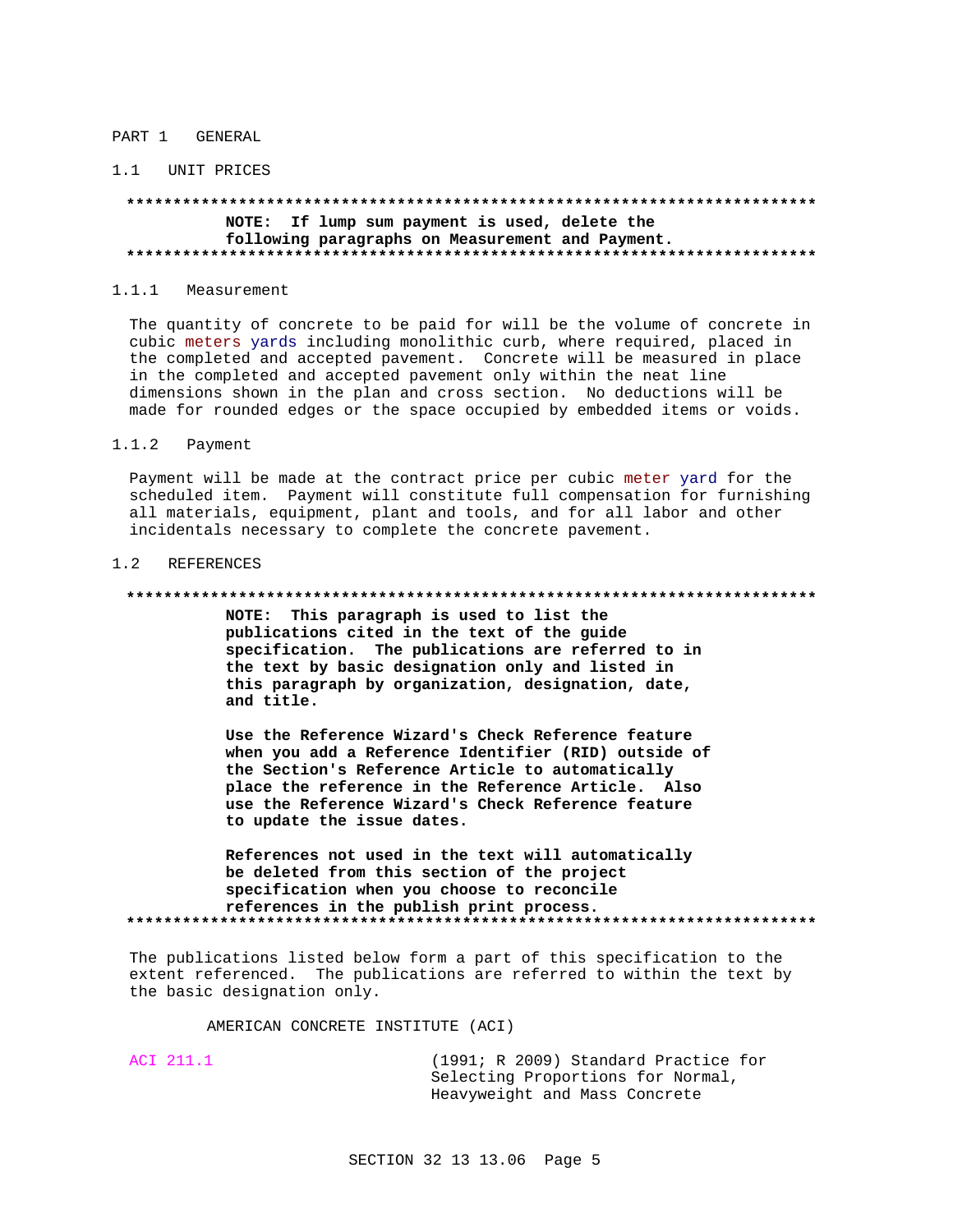ACI 305R (2020) Guide to Hot Weather Concreting

ACI 306R (2016) Guide to Cold Weather Concreting

ASTM INTERNATIONAL (ASTM)

- ASTM A184/A184M (2019) Standard Specification for Welded Deformed Steel Bar Mats for Concrete Reinforcement
- ASTM A615/A615M (2020) Standard Specification for Deformed and Plain Carbon-Steel Bars for Concrete Reinforcement
- ASTM A775/A775M (2017) Standard Specification for Epoxy-Coated Steel Reinforcing Bars
- ASTM A966/A966M (2015; R 2020) Standard Test Method for Magnetic Particle Examination of Steel Forgings Using Alternating Current
- ASTM C31/C31M (2021a) Standard Practice for Making and Curing Concrete Test Specimens in the Field
- ASTM C33/C33M (2018) Standard Specification for Concrete Aggregates
- ASTM C42/C42M (2020) Standard Test Method for Obtaining and Testing Drilled Cores and Sawed Beams of Concrete
- ASTM C78/C78M (2021) Standard Test Method for Flexural Strength of Concrete (Using Simple Beam with Third-Point Loading)
- ASTM C88 (2018) Standard Test Method for Soundness of Aggregates by Use of Sodium Sulfate or Magnesium Sulfate
- ASTM C94/C94M (2021b) Standard Specification for Ready-Mixed Concrete
- ASTM C143/C143M (2020) Standard Test Method for Slump of Hydraulic-Cement Concrete
- ASTM C150/C150M (2021) Standard Specification for Portland Cement
- ASTM C171 (2020) Standard Specification for Sheet Materials for Curing Concrete
- ASTM C172/C172M (2017) Standard Practice for Sampling Freshly Mixed Concrete
- ASTM C231/C231M (2017a) Standard Test Method for Air Content of Freshly Mixed Concrete by the Pressure Method

ASTM C260/C260M (2010a; R 2016) Standard Specification for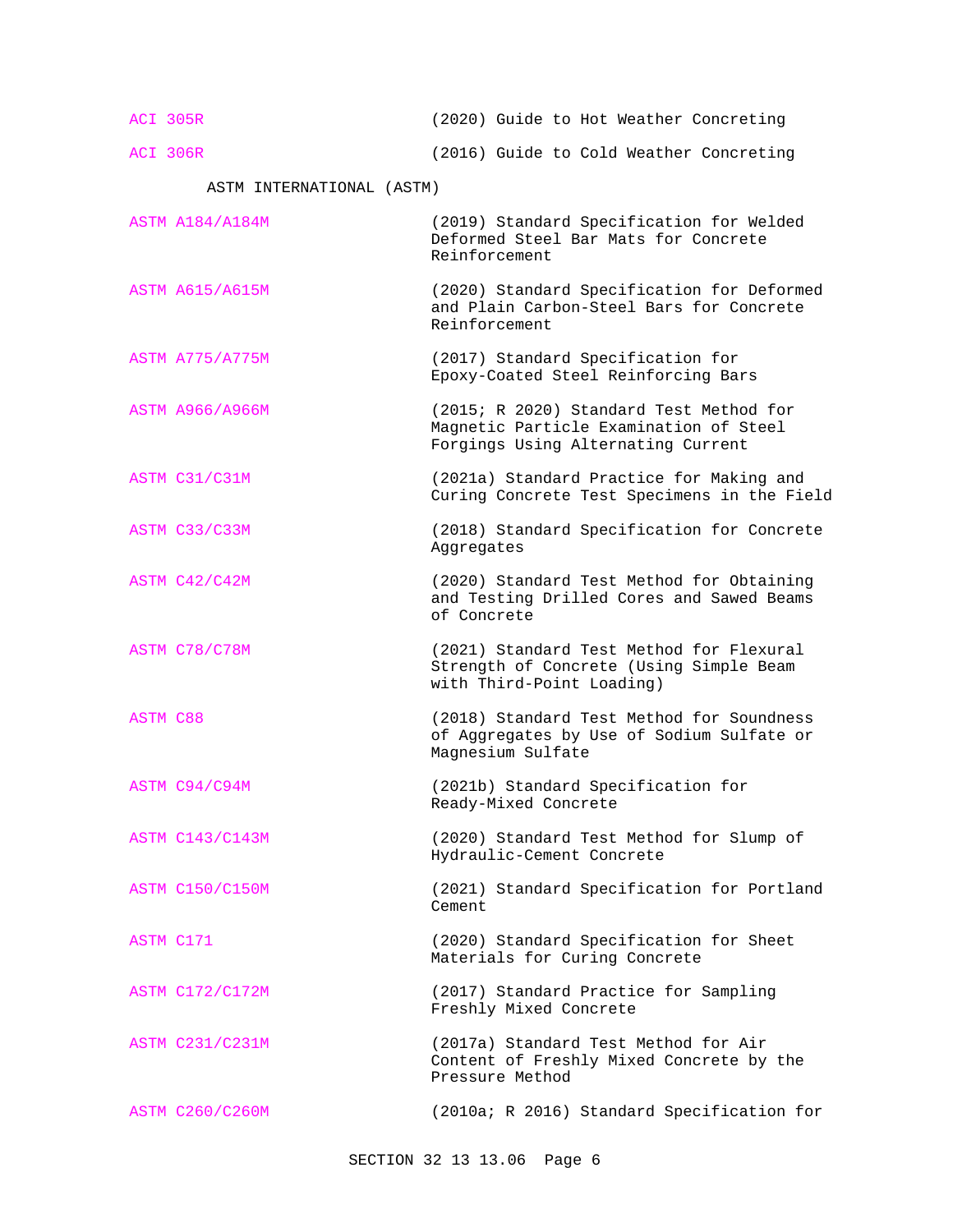|                        | Air-Entraining Admixtures for Concrete                                                                                                                              |
|------------------------|---------------------------------------------------------------------------------------------------------------------------------------------------------------------|
| ASTM C309              | (2019) Standard Specification for Liquid<br>Membrane-Forming Compounds for Curing<br>Concrete                                                                       |
| ASTM C494/C494M        | (2019) Standard Specification for Chemical<br>Admixtures for Concrete                                                                                               |
| <b>ASTM C595/C595M</b> | (2021) Standard Specification for Blended<br>Hydraulic Cements                                                                                                      |
| <b>ASTM C618</b>       | (2019) Standard Specification for Coal Fly<br>Ash and Raw or Calcined Natural Pozzolan<br>for Use in Concrete                                                       |
| <b>ASTM C881/C881M</b> | (2020a) Standard Specification for<br>Epoxy-Resin-Base Bonding Systems for<br>Concrete                                                                              |
| <b>ASTM C989/C989M</b> | (2018a) Standard Specification for Slag<br>Cement for Use in Concrete and Mortars                                                                                   |
| ASTM C1017/C1017M      | (2013; E 2015) Standard Specification for<br>Chemical Admixtures for Use in Producing<br>Flowing Concrete                                                           |
| ASTM C1077             | (2017) Standard Practice for Agencies<br>Testing Concrete and Concrete Aggregates<br>for Use in Construction and Criteria for<br>Testing Agency Evaluation          |
| ASTM C1240             | (2020) Standard Specification for Silica<br>Fume Used in Cementitious Mixtures                                                                                      |
| ASTM C1260             | (2021) Standard Test Method for Potential<br>Alkali Reactivity of Aggregates<br>(Mortar-Bar Method)                                                                 |
| ASTM C1542/C1542M      | (2019) Standard Test Method for Measuring<br>Length of Concrete Cores                                                                                               |
| ASTM C1549             | (2016) Standard Test Method for<br>Determination of Solar Reflectance Near<br>Ambient Temperature Using a Portable Solar<br>Reflectometer                           |
| ASTM C1567             | (2021) Standard Test Method for Potential<br>Alkali-Silica Reactivity of Combinations<br>of Cementitious Materials and Aggregate<br>(Accelerated Mortar-Bar Method) |
| ASTM C1602/C1602M      | (2018) Standard Specification for Mixing<br>Water Used in Production of Hydraulic<br>Cement Concrete                                                                |
| ASTM D1751             | (2018) Standard Specification for<br>Preformed Expansion Joint Filler for<br>Concrete Paving and Structural                                                         |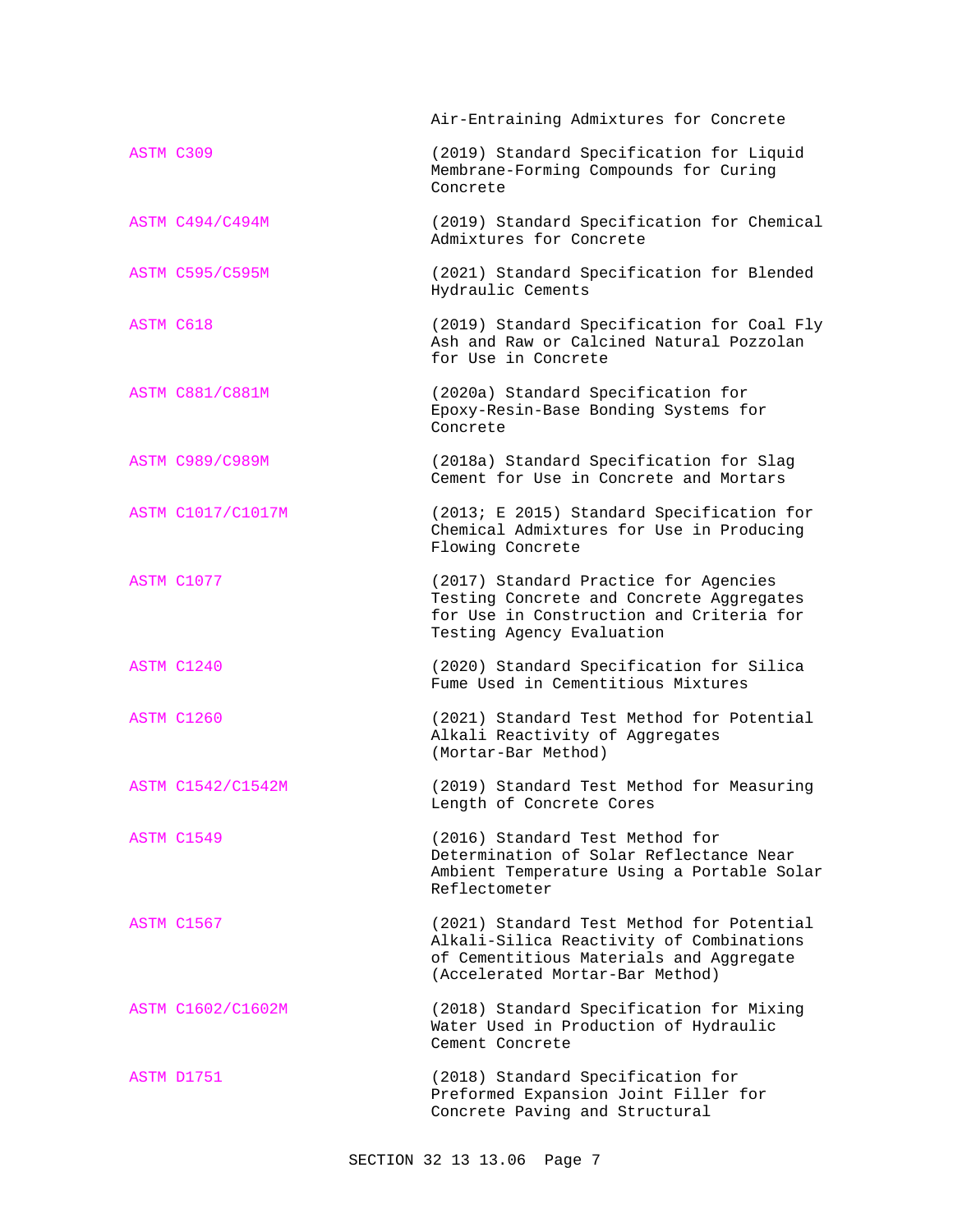Construction (Nonextruding and Resilient Bituminous Types)

- ASTM D1752 (2018) Standard Specification for Preformed Sponge Rubber, Cork and Recycled PVC Expansion Joint Fillers for Concrete Paving and Structural Construction
- ASTM D2995 (1999; R 2009) Determining Application Rate of Bituminous Distributors
- ASTM D6155 (2019) Nontraditional Coarse Aggregate for Bituminous Paving Mixtures
- ASTM E1274 (2018) Standard Test Method for Measuring Pavement Roughness Using a Profilograph

NATIONAL READY MIXED CONCRETE ASSOCIATION (NRMCA)

| NRMCA OC 3 | (2015) Ouality Control Manual: Section 3, |  |  |  |
|------------|-------------------------------------------|--|--|--|
|            | Plant Certifications Checklist:           |  |  |  |
|            | Certification of Ready Mixed Concrete     |  |  |  |
|            | Production Facilities                     |  |  |  |

#### 1.3 SUBMITTALS

#### 

NOTE: Review Submittal Description (SD) definitions in Section 01 33 00 SUBMITTAL PROCEDURES and edit the following list, and corresponding submittal items in the text, to reflect only the submittals required for the project. The Guide Specification technical editors have classified those items that require Government approval, due to their complexity or criticality, with a "G." Generally, other submittal items can be reviewed by the Contractor's Quality Control System. Only add a "G" to an item if the submittal is sufficiently important or complex in context of the project.

For Army projects, fill in the empty brackets following the "G" classification, with a code of up to three characters to indicate the approving authority. Codes for Army projects using the Resident Management System (RMS) are: "AE" for Architect-Engineer; "DO" for District Office (Engineering Division or other organization in the District Office); "AO" for Area Office; "RO" for Resident Office; and "PO" for Project Office. Codes following the "G" typically are not used for Navy, Air Force, and NASA projects.

The "S" classification indicates submittals required as proof of compliance for sustainability Guiding Principles Validation or Third Party Certification and as described in Section 01 33 00 SUBMITTAL PROCEDURES.

Choose the first bracketed item for Navy, Air Force,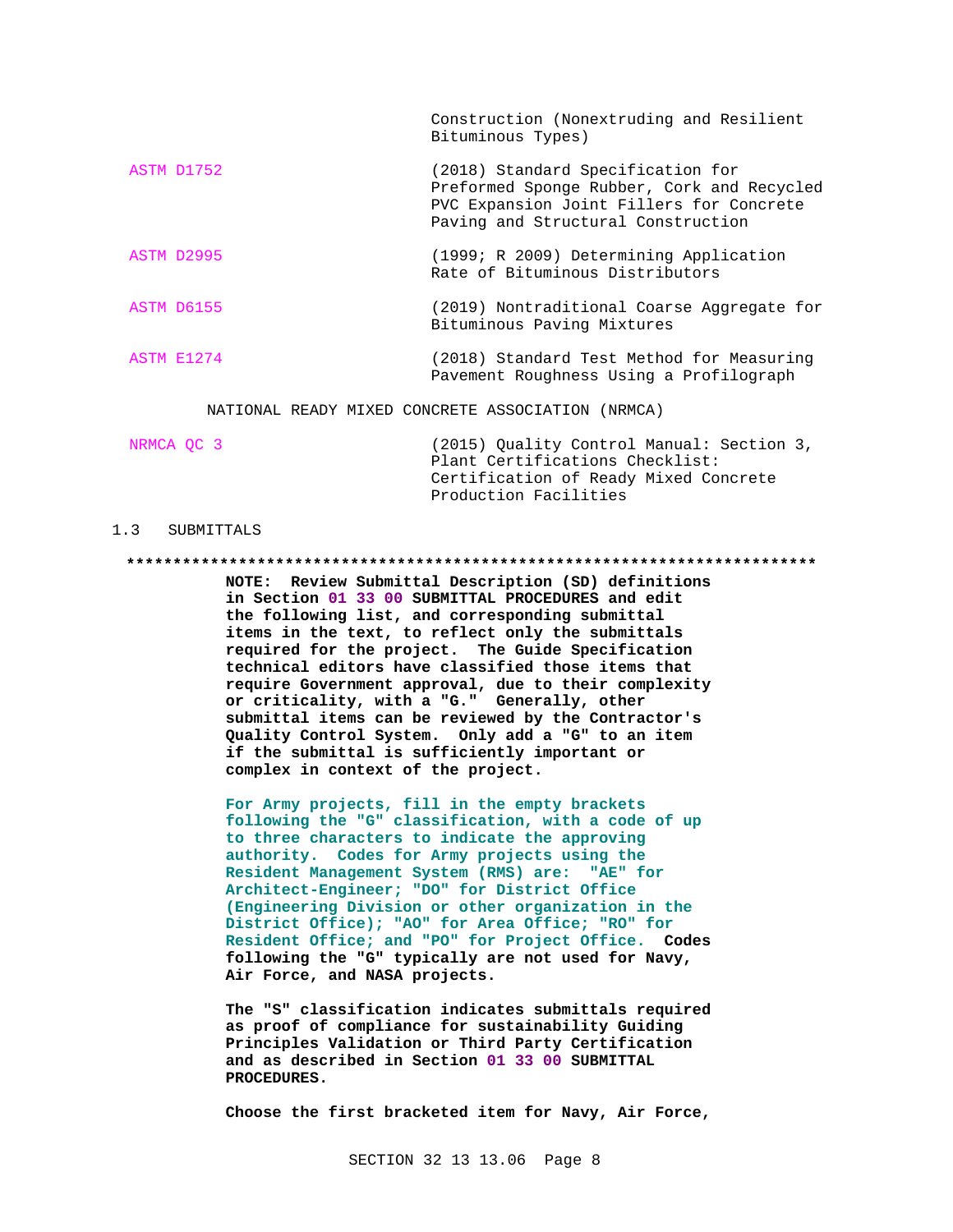#### **and NASA projects, or choose the second bracketed item for Army projects. \*\*\*\*\*\*\*\*\*\*\*\*\*\*\*\*\*\*\*\*\*\*\*\*\*\*\*\*\*\*\*\*\*\*\*\*\*\*\*\*\*\*\*\*\*\*\*\*\*\*\*\*\*\*\*\*\*\*\*\*\*\*\*\*\*\*\*\*\*\*\*\*\*\***

Government approval is required for submittals with a "G" or "S" classification. Submittals not having a "G" or "S" classification are [for Contractor Quality Control approval.][for information only. When used, a code following the "G" classification identifies the office that will review the submittal for the Government.] Submit the following in accordance with Section 01 33 00 SUBMITTAL PROCEDURES:

#### SD-03 Product Data

- Curing Materials
- Reinforcement
- Epoxy Resin
- Cementitious Materials; G[, [\_\_\_\_]]
- [ Albedo
- ] Dowel Bars
	- Expansion Joint Filler
	- SD-04 Samples

Test Section; G[, [\_\_\_\_]]

SD-05 Design Data

Mix Design Report; G[, [\_\_\_\_]]

SD-06 Test Reports

Concrete Slump Tests

Concrete Uniformity

Flexural Strength

Air Content

SD-07 Certificates

Batch Tickets

- NRMCA Certificate Of Conformance
- SD-08 Manufacturer's Instructions

Diamond Grinding Plan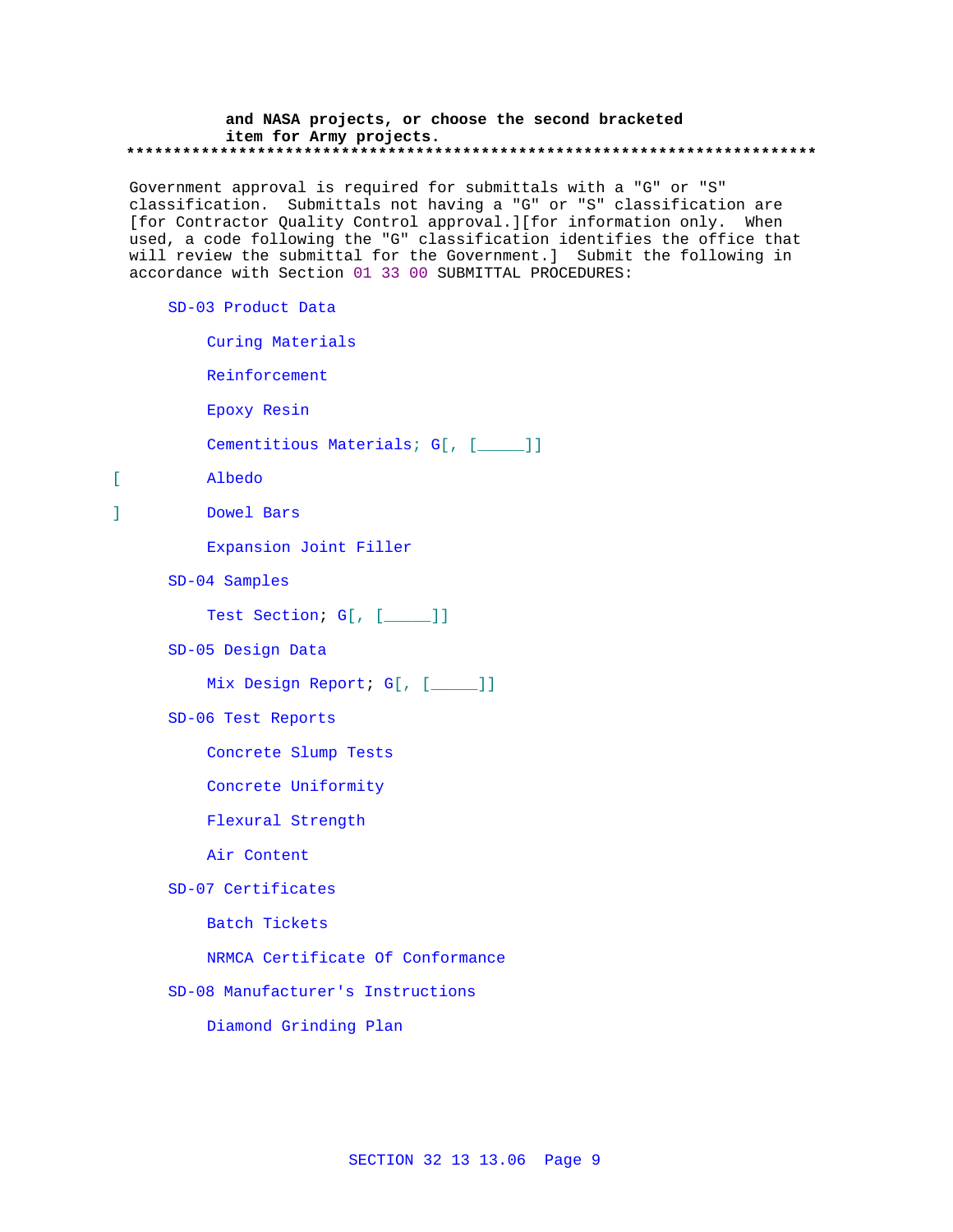#### 1.4 QUALITY CONTROL

1.4.1 NRMCA Certificate of Conformance

Provide a batching and mixing plant consisting of a stationary-type central mix plant, including permanent installations and portable or relocatable plants installed on stable foundations. Provide a plant designed and operated to produce concrete within the specified tolerances, with a minimum capacity of 200 cubic meters 250 cubic yards [\_\_\_\_\_] per hour. Submit NRMCA Certificate of Conformance that conforms to the requirements of NRMCA QC 3 including provisions addressing:

- 1. Material Storage and Handling
- 2. Batching Equipment
- 3. Central Mixer
- 4. Ticketing System
- 5. Delivery System
- 1.4.2 Qualifications

# 1.4.2.1 Laboratory Accreditation

Perform sampling and testing using an approved commercial testing laboratory or on-site facilities that are accredited in accordance with ASTM C1077. Do not start work requiring testing until the facilities have been inspected and approved. The Government will inspect all laboratories requiring validation for equipment and test procedures prior to the start of any concreting operations for conformance to ASTM C1077. Schedule and provide payment for laboratory inspections. Additional payment or a time extension due to failure to acquire the required laboratory validation is not allowed. Maintain this certification for the duration of the project.

# 1.4.2.2 Field Technicians

Provide field technicians meeting one of the following criteria:

- a. Have at least one National Ready Mixed Concrete Association (NRMCA) certified concrete craftsman and at least one American Concrete Institute (ACI) Flatwork Finisher Certified craftsman on site, overseeing each placement crew during all concrete placement.
- b. Have no less than three NRMCA certified concrete installers and at least two American Concrete Institute (ACI) Flatwork Finisher Certified installers on site working as members of each placement crew during all concrete placement.

# 1.4.3 Batch Tickets

Submit batch tickets for each load of ready-mixed concrete in accordance with ASTM C94/C94M.

1.5 DELIVERY, STORAGE, AND HANDLING

Deliver concrete paving in accordance with ASTM C94/C94M.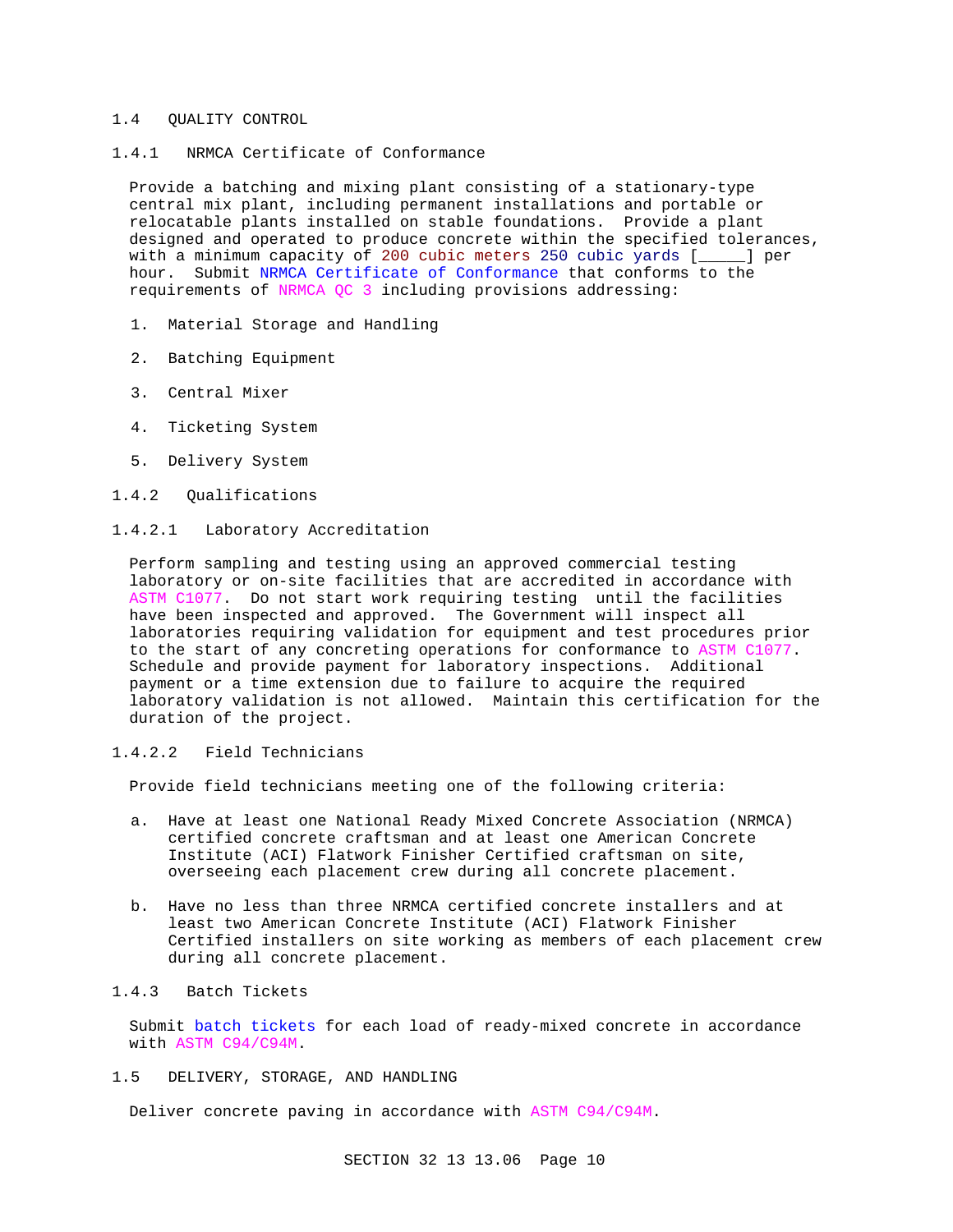# 1.6 ACCEPTANCE

# 1.6.1 Tolerances

Acceptance of Portland cement concrete pavement is based on compliance with the tolerances presented in Table 1. Remove and replace concrete pavement represented by the failing tests or submit repair plan for approval.

| Table 1           |                                                                                                                                                                                      |  |  |
|-------------------|--------------------------------------------------------------------------------------------------------------------------------------------------------------------------------------|--|--|
| Measurement       | Tolerance                                                                                                                                                                            |  |  |
| PLASTIC CONCRETE  |                                                                                                                                                                                      |  |  |
| Slump             | plus 0, minus 37.5 mm 1.5 inches                                                                                                                                                     |  |  |
| Air Content       | plus/minus 1.5 percent                                                                                                                                                               |  |  |
|                   | Flexural Strength No individual specimen less than 0.69 MPa 100 psi below specified<br>strength.                                                                                     |  |  |
| HARDENED CONCRETE |                                                                                                                                                                                      |  |  |
| Grade             | plus/minus 15 mm 0.05 feet from plan                                                                                                                                                 |  |  |
| Smoothness        | No abrupt change exceeding 3 mm 1/8 inch                                                                                                                                             |  |  |
| Straightedge      | Not more than 3 mm 1/8 in for roads.<br>Not more than $6 \text{ mm } 1/4$ in for open storage areas.                                                                                 |  |  |
| Profilograph      | Not more than 140 mm/km 9 inches/mile                                                                                                                                                |  |  |
| Thickness         | [minus 19 mm 3/4 inch for pavement equal to/greater than 200 mm 8<br>thick] [minus $12.5$ mm $1/2$ inch for pavement less than 200 mm<br>inches<br>and a security of the Contract of |  |  |
| Edge Slump        | 85 percent less than 6 mm 1/4 inch and 100 percent less than 9 mm 3/8<br>inch.                                                                                                       |  |  |

# 1.6.2 Test Section

Construct a minimum [\_\_\_\_\_] 37 square meters 400 square feet test section to demonstrate typical joints, surface finish, texture, color, thickness, and standard of workmanship using the mixture proportions, materials, and equipment as proposed for the project. Test in accordance with requirements in FIELD QUALITY CONTROL.

When a test section does not meet one or more of the tolerances in Table 1, remove and reconstruct the test section. If the test section is acceptable, it may be incorporated into the project.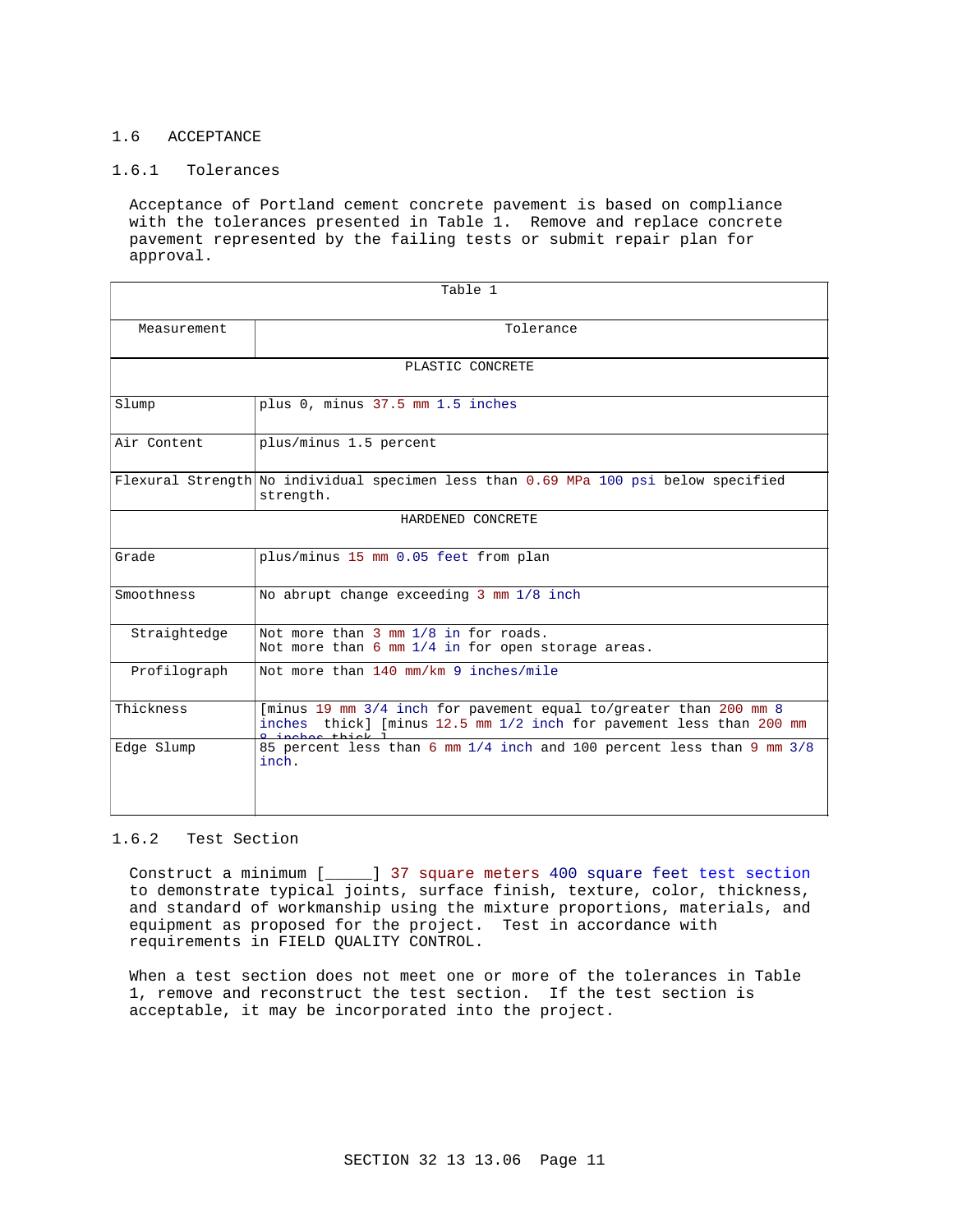#### PART 2 PRODUCTS

# 2.1 MATERIALS

#### 2.1.1 Cementitious Materials

#### **\*\*\*\*\*\*\*\*\*\*\*\*\*\*\*\*\*\*\*\*\*\*\*\*\*\*\*\*\*\*\*\*\*\*\*\*\*\*\*\*\*\*\*\*\*\*\*\*\*\*\*\*\*\*\*\*\*\*\*\*\*\*\*\*\*\*\*\*\*\*\*\*\*\***

**NOTE: Coal fly ash, slag, and silica fumes are EPA designated recovered products to be ingredients in concrete and cement. Use materials with recycled content where appropriate for use. The following section allows a percentage range of supplementary cementitious materials(SCM). Consult agency SME for guidance on choice.**

#### **Select sentence in brackets to specify SCM content. \*\*\*\*\*\*\*\*\*\*\*\*\*\*\*\*\*\*\*\*\*\*\*\*\*\*\*\*\*\*\*\*\*\*\*\*\*\*\*\*\*\*\*\*\*\*\*\*\*\*\*\*\*\*\*\*\*\*\*\*\*\*\*\*\*\*\*\*\*\*\*\*\*\***

[ Provide cementitious materials in concrete mix with 20 to 50 percent non-portland cement pozzolanic materials [or slag ]by weight.

#### ]2.1.1.1 Portland Cement

Conforming to ASTM C150/C150M, Type I or II [III, for high early concrete] [or V] [low alkali].

# 2.1.1.2 Blended Cement

Provide blended cement conforming to ASTM C595/C595M, Type IP or IS, including the optional requirement for mortar expansion [and sulfate soundness]. Provide pozzolan added to the Type IP blend consisting of ASTM C618 Class F or Class N and that is interground with the cement clinker. Include in written statement from the manufacturer that the amount of pozzolan in the finished cement does not vary more than plus or minus 5 mass percent of the finished cement from lot to lot or within a lot. The percentage and type of mineral admixture used in the blend are not allowed to change from that submitted for the aggregate evaluation and mixture proportioning. The requirements of paragraph Supplementary Cementitious Materials (SCM) Content do not apply to the SCM content of blended cement.

#### 2.1.1.3 Fly Ash and Pozzolan

**\*\*\*\*\*\*\*\*\*\*\*\*\*\*\*\*\*\*\*\*\*\*\*\*\*\*\*\*\*\*\*\*\*\*\*\*\*\*\*\*\*\*\*\*\*\*\*\*\*\*\*\*\*\*\*\*\*\*\*\*\*\*\*\*\*\*\*\*\*\*\*\*\*\* NOTE: Use loss on ignition not exceeding 3 percent for frost areas to reduce carbon interference with air entraining admixture. \*\*\*\*\*\*\*\*\*\*\*\*\*\*\*\*\*\*\*\*\*\*\*\*\*\*\*\*\*\*\*\*\*\*\*\*\*\*\*\*\*\*\*\*\*\*\*\*\*\*\*\*\*\*\*\*\*\*\*\*\*\*\*\*\*\*\*\*\*\*\*\*\*\***

Conforming to ASTM C618, Type F, or N, with a loss on ignition not exceeding [3] [6] percent. Include test results in accordance with ASTM C618.

2.1.1.4 Ultra Fine Fly Ash and Ultra Fine Pozzolan

Ultra Fine Fly Ash (UFFA) and Ultra Fine Pozzolan (UFP) conforming to ASTM C618, Class F or N, and the following additional requirements:

a. The strength activity index at 28 days of age at least 95 percent of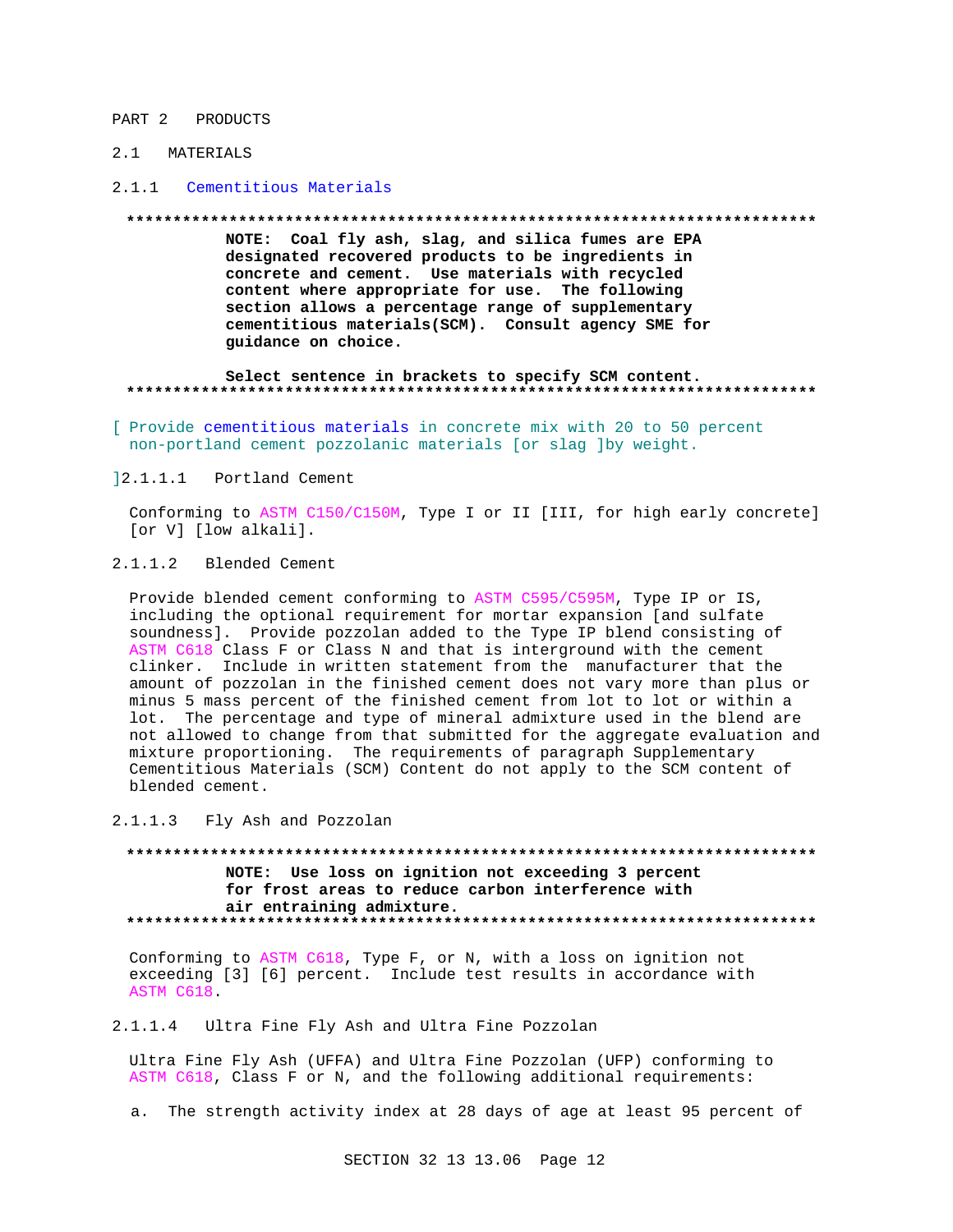the control specimens.

- b. The average particle size not exceeding 6 microns.
- c. Loss on ignition not exceeding [3] [6] percent.

#### 2.1.1.5 Silica Fume

NOTE: Silica Fume is only used for OCONUS projects where Class F fly ash and slag cement are not available, and when approved by the TSMCX, AFCEC pavement SME, or NAVFAC. Delete this paragraph here and where encountered throughout the remainder of this section. 

Provide silica fume that conforms to ASTM C1240, including the optional limits on reactivity with cement alkalis. Provide silica fume as a dry, densified material or as a slurry. Provide the services of a manufacturer's technical representative, experienced in mixing, proportioning, placement procedures, and curing of concrete containing silica fume, at no expense to the Government. This representative is required to be present on the project prior to and during at least the first 4 days of concrete production and placement using silica fume.

 $2.1.1.6$ Slag

> Conforming to ASTM C989/C989M, Slag Cement (formerly Ground Granulated Blast Furnace Slag) Grade 100 or 120. Include test results in accordance with ASTM C989/C989M.

 $2.1.1.7$ Supplementary Cementitious Materials (SCM) Content

# NOTE: Select first sentence in brackets for mandatory use of SCMs. Select second sentence in brackets for optional use of SCMs. Consult agency SME for guidance on choice.

[Include one of the SCMs listed in Table 2 within the range specified therein, whether or not the aggregates are found to be reactive in accordance with the paragraph Alkali Reactivity Test.] [Use of one of the SCMs listed below is optional, unless the SCM is required to mitigate ASR. The use of SCMs is encouraged in accordance with Section 01 33 29 SUSTAINABILITY REQUIREMENTS AND REPORTING. ]

| TABLE 2<br>SUPPLEMENTARY CEMENTITIOUS MATERIALS CONTENT |                              |                              |
|---------------------------------------------------------|------------------------------|------------------------------|
| Supplementary Cementitious Material                     | Minimum Content<br>(percent) | Maximum Content<br>(percent) |
| Class N Pozzolan and Class F Fly Ash                    |                              |                              |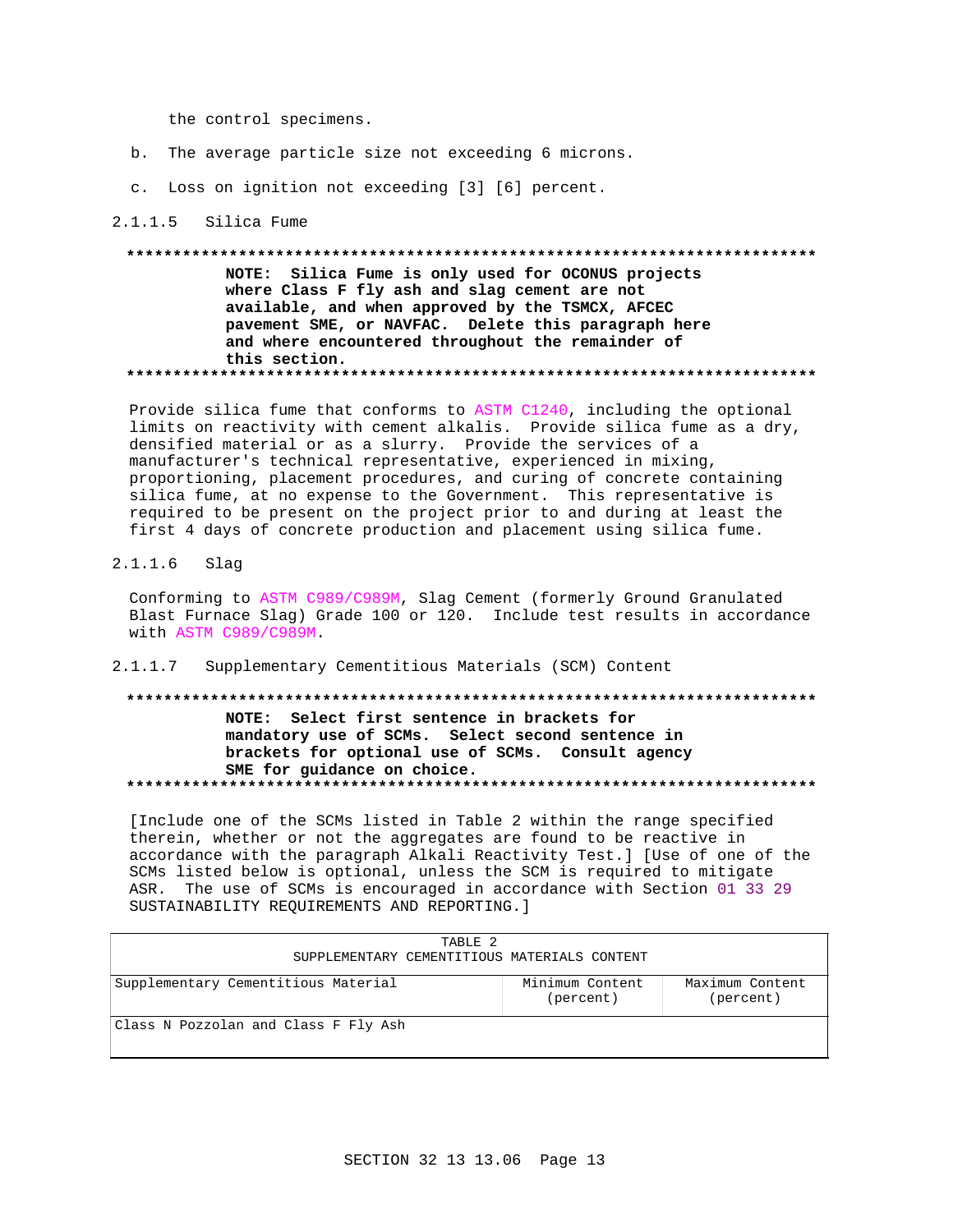| TABLE 2<br>SUPPLEMENTARY CEMENTITIOUS MATERIALS CONTENT |                              |                              |  |  |
|---------------------------------------------------------|------------------------------|------------------------------|--|--|
| Supplementary Cementitious Material                     | Minimum Content<br>(percent) | Maximum Content<br>(percent) |  |  |
| $SiO2 + Al2O3 + Fe2O3$ greater than 70 percent          | 25                           | 35                           |  |  |
| $SiO2 + A12O3 + Fe2O3 greater than 80 percent$          | 20                           | 35                           |  |  |
| $SiO2 + A12O3 + Fe2O3 greater than 90 percent$          | 15                           | 35                           |  |  |
| UFFA and UFP                                            | 7                            | 16                           |  |  |
| GGBF Slag                                               | 40                           | 50                           |  |  |
| [Silica Fume]                                           | [7]                          | $[10]$                       |  |  |

# 2.1.2 Water

Water conforming to ASTM C1602/C1602M.

# 2.1.3 Aggregate

### 2.1.3.1 Durability

Evaluate and test all fine and coarse aggregates to be used in all concrete for durability in accordance with ASTM C88. Provide fine and coarse aggregates with a maximum of 18 percent loss when subjected to 5 cycles using Magnesium Sulfate or a maximum of 12 percent loss when subjected to 5 cycles of Sodium Sulfate.

# 2.1.3.2 Alkali Reactivity Test

# **\*\*\*\*\*\*\*\*\*\*\*\*\*\*\*\*\*\*\*\*\*\*\*\*\*\*\*\*\*\*\*\*\*\*\*\*\*\*\*\*\*\*\*\*\*\*\*\*\*\*\*\*\*\*\*\*\*\*\*\*\*\*\*\*\*\*\*\*\*\*\*\*\*\* NOTE: Documentation of alkali reactivity testing is required for all aggregate sources. \*\*\*\*\*\*\*\*\*\*\*\*\*\*\*\*\*\*\*\*\*\*\*\*\*\*\*\*\*\*\*\*\*\*\*\*\*\*\*\*\*\*\*\*\*\*\*\*\*\*\*\*\*\*\*\*\*\*\*\*\*\*\*\*\*\*\*\*\*\*\*\*\*\***

Evaluate and test fine and coarse aggregates to be used in all concrete for alkali-aggregate reactivity. Test all size groups and sources proposed for use.

- a. Evaluate the fine and coarse aggregates separately, using ASTM C1260. Reject individual aggregates with test results that indicate an expansion of greater than 0.08 percent after 28 days of immersion in 1N NaOH solution, or perform additional testing as follows: utilize the proposed low alkali portland cement, blended cement, or SCM in combination with each individual aggregate. Test in accordance with ASTM C1567. Determine the quantity that meets all the requirements of these specifications and that lowers the expansion equal to or less than 0.08 percent after 28 days of immersion in a 1N NaOH solution. Base the mixture proportioning on the highest percentage of SCM required to mitigate ASR-reactivity.
- b. If any of the above options does not lower the expansion to less than 0.08 percent after 28 days of immersion in a 1N NaOH solution, reject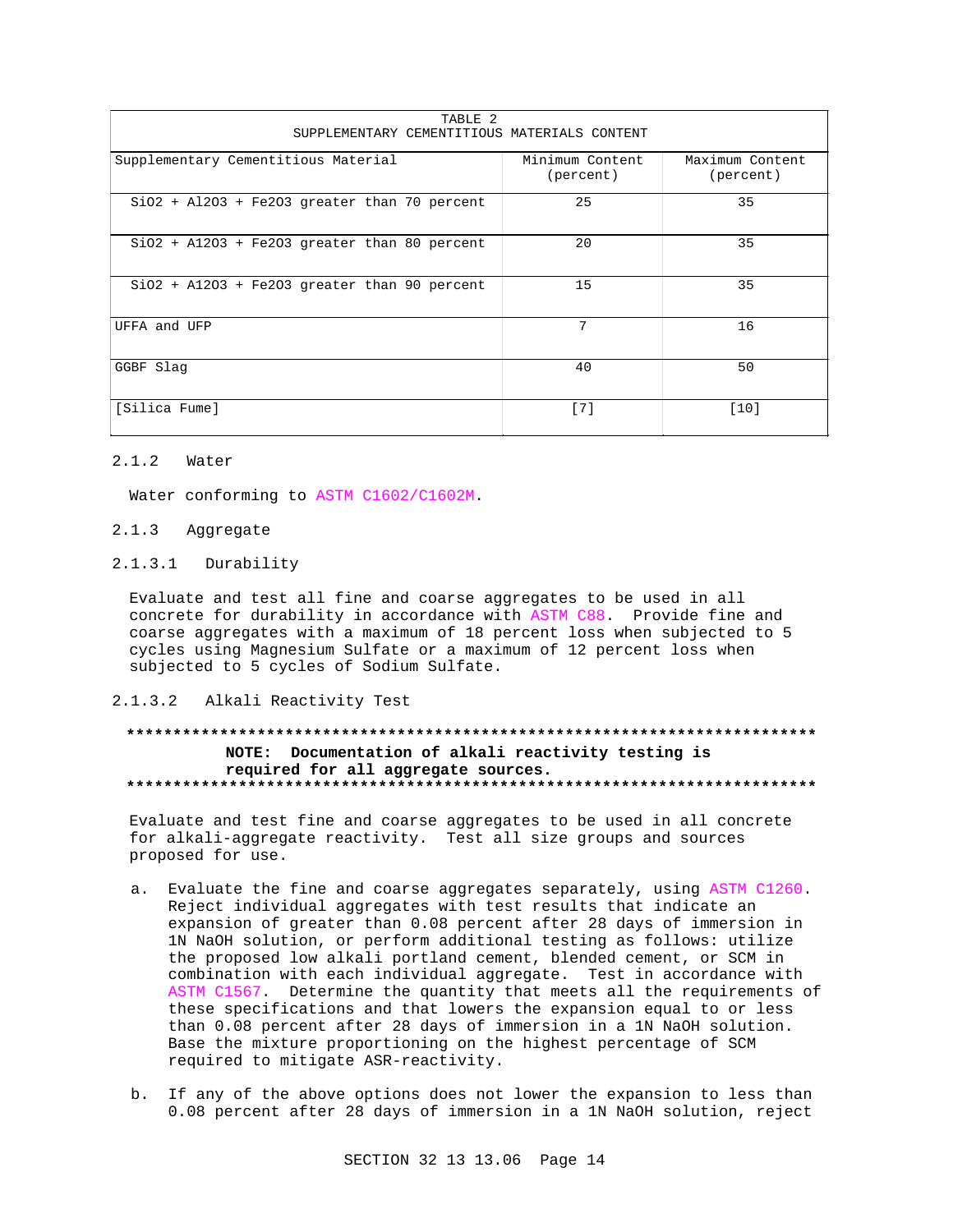the aggregate(s) and submit new aggregate sources for retesting. Submit the results of testing for evaluation and acceptance.

#### $2.1.3.3$ Fine Aggregates

Conforming to the quality and gradation of ASTM C33/C33M.

#### 2.1.3.4 Coarse Aggregates

#### 

NOTE: Use materials with recycled content where appropriate for use. Verify suitability, availability within the region, cost effectiveness and adequate competition (including verification of bracketed percentages included in this guide specification) before specifying product recycled content requirements.

### Select sentence in brackets for mandatory use of recycled materials. Consult agency SME for guidance.

Coarse aggregate consisting of crushed or uncrushed gravel, crushed stone, or a combination thereof. [ Provide coarse aggregate with a minimum of [25][\_\_\_\_\_] percent recycled porcelain, concrete, stone, or other recycled material complying with ASTM D6155.] Provide aggregates, as delivered to the mixers, consisting of clean, hard, uncoated particles. Wash coarse aggregate sufficient to remove dust and other coatings. Provide fine aggregate consisting of natural sand, manufactured sand, or a combination of the two, and composed of clean, hard, durable particles. Provide both coarse and fine aggregates meeting the requirements of ASTM C33/C33M.

#### 

NOTE: Fill in the blank according to the size aggregate available in the project area, and the type of paving. Use nominal maximum aggregate size of 37.5 mm 1-1/2 inch. Subject to approval of the agency pavement SME, a 25 mm 1-inch nominal maximum aggregate size may be used to avoid durability problems associated with some larger size aggregate.

# Select class 4M for exterior concrete exposed to frequent wetting in moderate weathering regions. Select class 4S for exterior concrete exposed to frequent wetting in severe weathering regions.

- a. Gradation: Provide coarse aggregate with a nominal maximum size of [37.5] [\_\_\_\_\_] mm [1.5] [\_\_\_\_\_] inches. Grade and provide the individual aggregates in two or more size groups meeting the individual grading requirements of ASTM C33/C33M, Size No. 4 (37 mm to 19 mm1.5 to 0.75 inch) and Size No. 67 (19 mm to No. 40.75 inch to No.  $4)$ .
- b. Quality: Conforming to ASTM C33/C33M, Class [4M] [4S].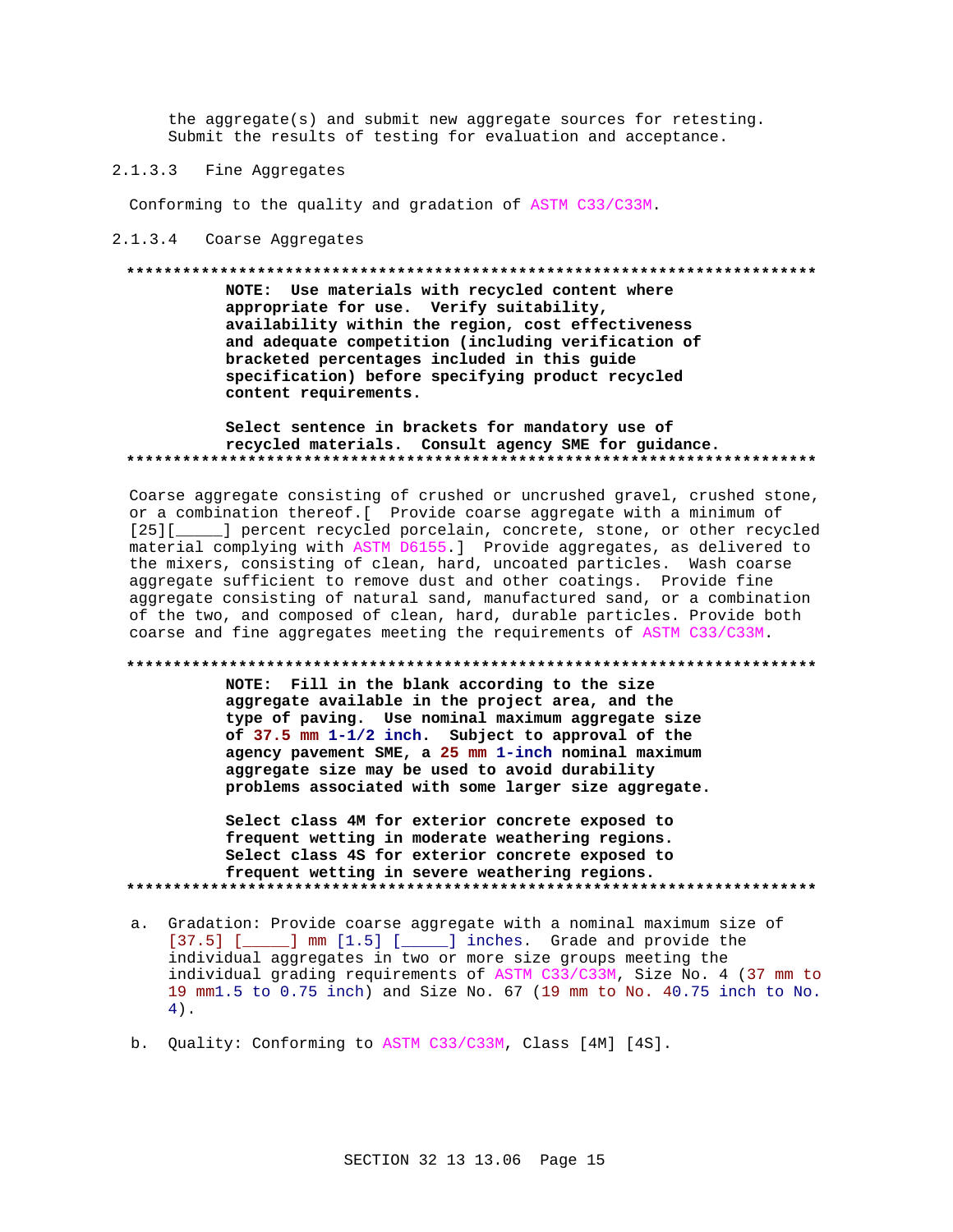### 2.1.4 Chemical Admixtures

 $2.1.4.1$ Water Reducing Admixtures

Provide admixture conforming to ASTM C494/C494M: Type A, water reducing; Type B, retarding; Type C, accelerating; Type D, water-reducing and retarding; and Type E, water-reducing and accelerating admixture. Do not use calcium chloride admixtures. ASTM C494/C494M Type S specific performance admixtures and ASTM C1017/C1017M flowable admixtures are not allowed.

#### $2.1.4.2$ Air Entraining Admixture

Conforming to ASTM C260/C260M: Air-entraining.

### 2.1.4.3 High Range Water Reducing Admixture

# NOTE: High Range Water Reducing Admixtures are permitted only for OCONUS projects when using Silica Fume. Retain first bracketed sentence for CONUS projects. Retain the second paragraph for OCONUS projects.

[ASTM C494/C494M Type F and G high range water reducing admixtures are not allowed.] [Provide a high-range water-reducing admixture that meets the requirements of ASTM C494/C494M, Type F or G, that is free from chlorides, alkalis, and is of the synthesized, sulfonated complex polymer type. Add the HRWRA to the concrete as a single component at the batch plant. Add the admixture to the concrete mixture only when its use is approved or directed, and only when it has been used in mixture proportioning studies to arrive at approved mixture proportions. Submit certified copies of the independent laboratory test results required for compliance with ASTM C494/C494M.]

#### $2.1.5$ Reinforcement

# 2.1.5.1 Dowel Bars

Dowel bars conforming to ASTM A615/A615M, [Grade 300] [Grade 420] [Grade 40] [Grade 60] for plain billet-steel bars of the size and length indicated. Remove all burrs and projections from the bars. [ Epoxy coat in accordance with ASTM A775/A775M.]

#### $2.1.5.2$ Tie Bars

Billet or axle steel deformed bars conforming to ASTM A615/A615M or ASTM A966/A966M [Grade 300] [Grade 420] [Grade 40] [Grade 60]. [ Epoxy coat in accordance with ASTM A775/A775M.]

# [2.1.5.3 Reinforcement

Deformed steel bar mats conforming to ASTM A184/A184M. Bar reinforcement conforming to [ASTM A615/A615M] [ASTM A966/A966M], [Grade 300] [Grade 420] [Grade 40] [Grade 60]. [ Epoxy coat in accordance with ASTM A775/A775M.]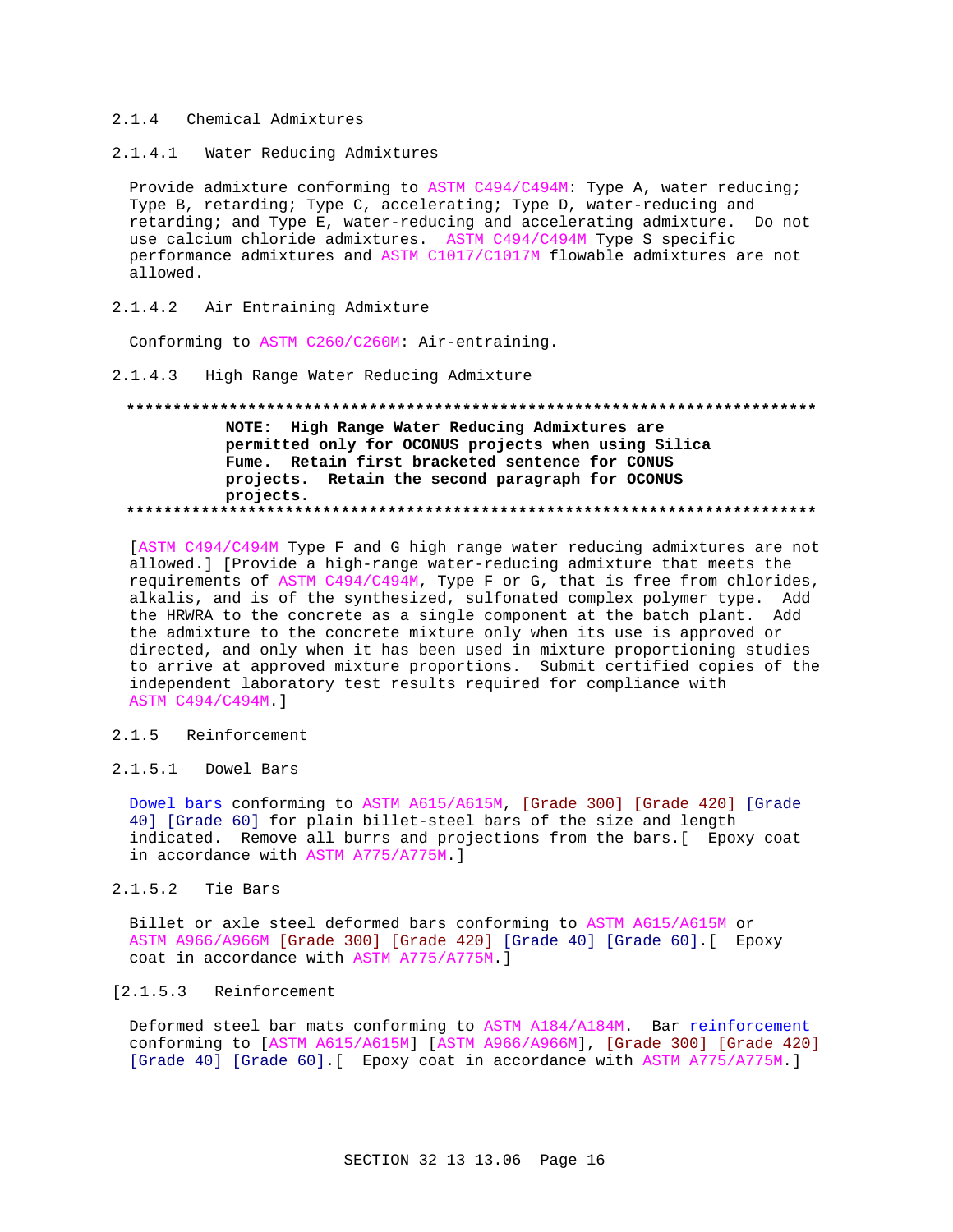### ]2.1.6 Curing Materials

Provide curing materials consisting of:

2.1.6.1 White-Burlap-Polyethylene Sheet

Conforming to ASTM C171, 0.10 mm 0.004 inch thick white opaque polyethylene bonded to 0.31 kg per meter 10 oz/linear yard (1.0 meter) (40 inch) wide burlap.

2.1.6.2 Liquid Membrane-Forming Compound

Conforming to ASTM C309, white pigmented, Type 2, Class B, free of paraffin or petroleum.

2.1.6.3 Liquid Chemical Sealer-Hardener Compound

Compound consisting of magnesium fluosilicate which when mixed with water seals and hardens the surface of the concrete. Do not use on exterior slabs exposed to freezing conditions.

2.1.7 Joint Fillers and Sealants

Provide as specified in Section [32 01 19.61 SEALING OF JOINTS IN RIGID PAVEMENT][32 13 73.19 COMPRESSION CONCRETE PAVING JOINT SEALANT].[ Match new joints with existing alignment.]

#### 2.1.8 Biodegradable Form Release Agent

#### **\*\*\*\*\*\*\*\*\*\*\*\*\*\*\*\*\*\*\*\*\*\*\*\*\*\*\*\*\*\*\*\*\*\*\*\*\*\*\*\*\*\*\*\*\*\*\*\*\*\*\*\*\*\*\*\*\*\*\*\*\*\*\*\*\*\*\*\*\*\*\*\*\*\***

**NOTE: Concrete release fluids are recognized as a biobased material. Use materials with biobased content where suitable for application and cost effective. Verify suitability, availability within the region, cost effectiveness, and adequate competition before specifying product biobased content requirements. A resource that can be used to identify products with bio-based content is the "Catalog" tab within the USDA's "Biopreferred" website at** https://www.biopreferred.gov/BioPreferred/**. Other products with biobased content are also acceptable**

**when meeting all requirements of this specification. \*\*\*\*\*\*\*\*\*\*\*\*\*\*\*\*\*\*\*\*\*\*\*\*\*\*\*\*\*\*\*\*\*\*\*\*\*\*\*\*\*\*\*\*\*\*\*\*\*\*\*\*\*\*\*\*\*\*\*\*\*\*\*\*\*\*\*\*\*\*\*\*\*\***

Provide form release agent that is colorless and biodegradable. Provide product that does not bond with, stain, or adversely affect concrete surfaces and does not impair subsequent treatments of concrete surfaces. Provide form release agent with a minimum of 87 percent biobased material and does not contain diesel fuel, petroleum-based lubricating oils, waxes, or kerosene.

### 2.1.9 Epoxy Resin

Provide epoxy-resin materials that consist of two-component materials conforming to the requirements of ASTM C881/C881M, Class as appropriate for each application temperature to be encountered, except that in addition, the materials meet the following requirements: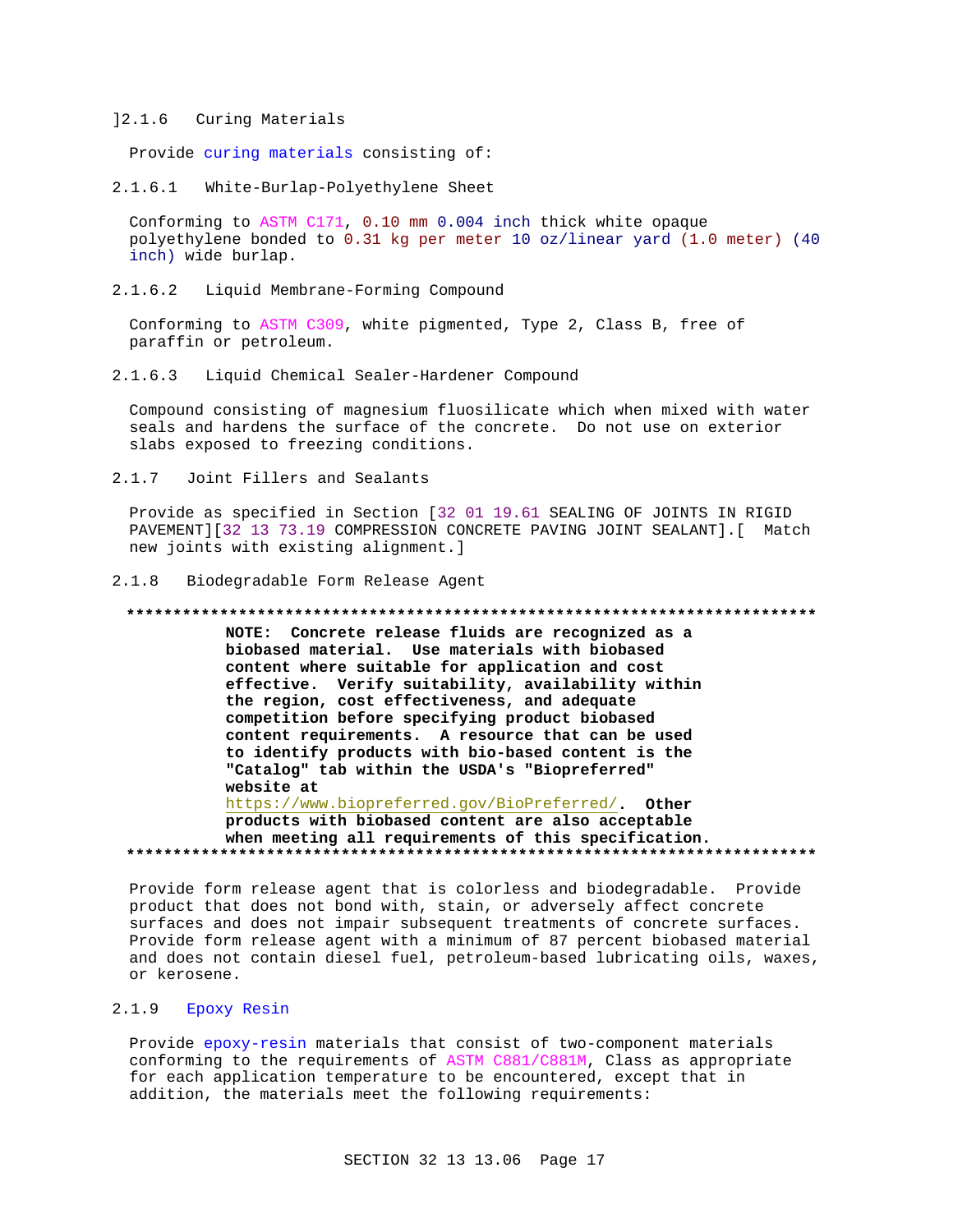- a. Type IV, Grade 3, for use for embedding dowels and anchor bolts.
- b. Type III, Grade as approved, for use as patching materials for complete filling of spalls and other voids and for use in preparing epoxy resin mortar.
- c. Type IV, Grade 1, for use for injecting cracks.
- d. Type V, Grade as approved, for bonding freshly mixed portland cement concrete or mortar or freshly mixed epoxy resin concrete or mortar to hardened concrete.

#### $2.1.10$ Joint Materials

#### 

# NOTE: Edit as appropriate for project requirements. Coordinate with Section 32 01 19.61 SEALING OF JOINTS IN RIGID PAVEMENT for Army projects and Section 32 13 73.19 COMPRESSION CONCRETE PAVING JOINT SEALANT for all other projects.

 $2.1.10.1$ Expansion Joint Materials

Provide preformed expansion joint filler material conforming to [ASTM D1751 ][ or ][ASTM D1752 Type [II] [III]]. Provide expansion joint filler that is 19 mm 3/4 inch thick, unless otherwise indicated, and provided in a single full depth piece.

 $2.1.10.2$ Slip Joint Material

Provide slip joint material that is 6 mm 1/4 inch thick expansion joint filler, unless otherwise indicated, conforming to paragraph EXPANSION JOINT MATERIAL.

 $2.2$ MIX DESIGN

> Proportion concrete mix in accordance with ACI 211.1 except as modified herein.

 $2.2.1$ Specified Concrete Properties

#### 

NOTE: This specification is based on a flexural strength basis. Specify the design strength based on local or state DOT experience in the area. For small jobs 75 cubic meters or less 100 cubic yards or less, compressive strength may be used. In that case modify these paragraphs to reflect a compressive strength basis.

NOTE: Allowable Air Content: Select 5.5 percent air content for maximum aggregate size of 37.5 mm 1 1/2 inches, and 6 percent air content for maximum aggregate size of 25 mm one inch. Maximum water-cementitious material ratio should be 0.45 for exposure to moisture and freeze-thaw cycling or 0.40 for reinforcement corrosion protection and exposure to deicing salts.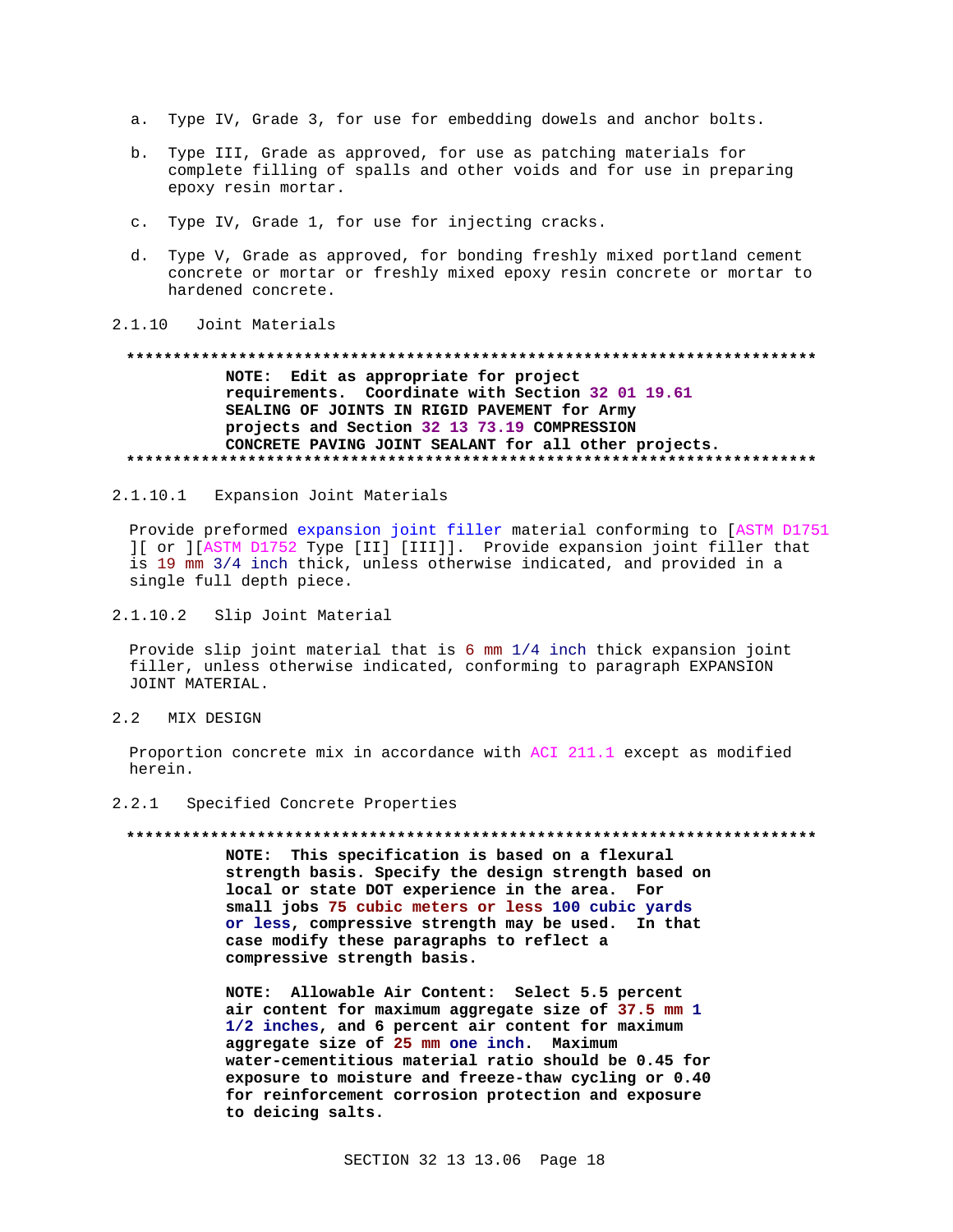2.2.1.1 Flexural Strength

Provide concrete with a minimum flexural strength of [4.48][\_\_\_\_\_]MPa [650][\_\_\_\_\_] psi at 28 days of age.

 $2.2.1.2$ Air Entrainment

Provide an entrained air content of [5.5] [6.0] percent.

 $2.2.1.3$ Slump

> [For fixed form and hand placement, provide a maximum slump of 75 mm 3 inches.] [For slipformed pavement, at the start of the project, select a maximum allowable slump which will produce in-place pavement meeting the specified tolerances for control of edge slump. The selected slump is applicable to both pilot and fill-in lanes.]

 $2.2.1.4$ Water/Cementitious Materials Ratio

Maximum allowable water-cementitious material ratio is [0.40] [0.45]. The water-cementitious material ratio is based on absolute volume equivalency, where the ratio is determined using the weight of cement for a cement only mix, or using the total volume of cement plus pozzolan converted to an equivalent weight of cement by the absolute volume equivalency method described in ACI 211.1.

### 2.2.1.5 Albedo

#### 

NOTE: The urban heat island effect forms as vegetation is replaced by low reflectivity materials such as dark colored paving. These surfaces absorb, rather than reflect, the sun's heat, causing surface temperatures and urban ambient temperatures to be 1 to 6 degrees C 2 to 10 degrees F hotter than surrounding rural areas.

Mitigation of heat island effect is not required by UFC 1-200-02 but may be desired for sustainability reasons. The albedo requirements below for roads and parking lot paving are most beneficial in ASHRAE climate zones 1 through 5. Retain the following section when needed to meet project requirements. 

[ Provide an Albedo with a minimum initial Solar Reflectance of at least 0.33 as tested in accordance with ASTM C1549.

# 12.2.2 Mix Design Report

Perform trial design batches, mixture proportioning studies, testing, and include test results demonstrating that the proposed mixture proportions produce concrete of the qualities indicated. An existing mix design may be submitted if developed within the previous 12 months. Submit test results in a mix design report to include:

a. Coarse and fine aggregate gradations and plots.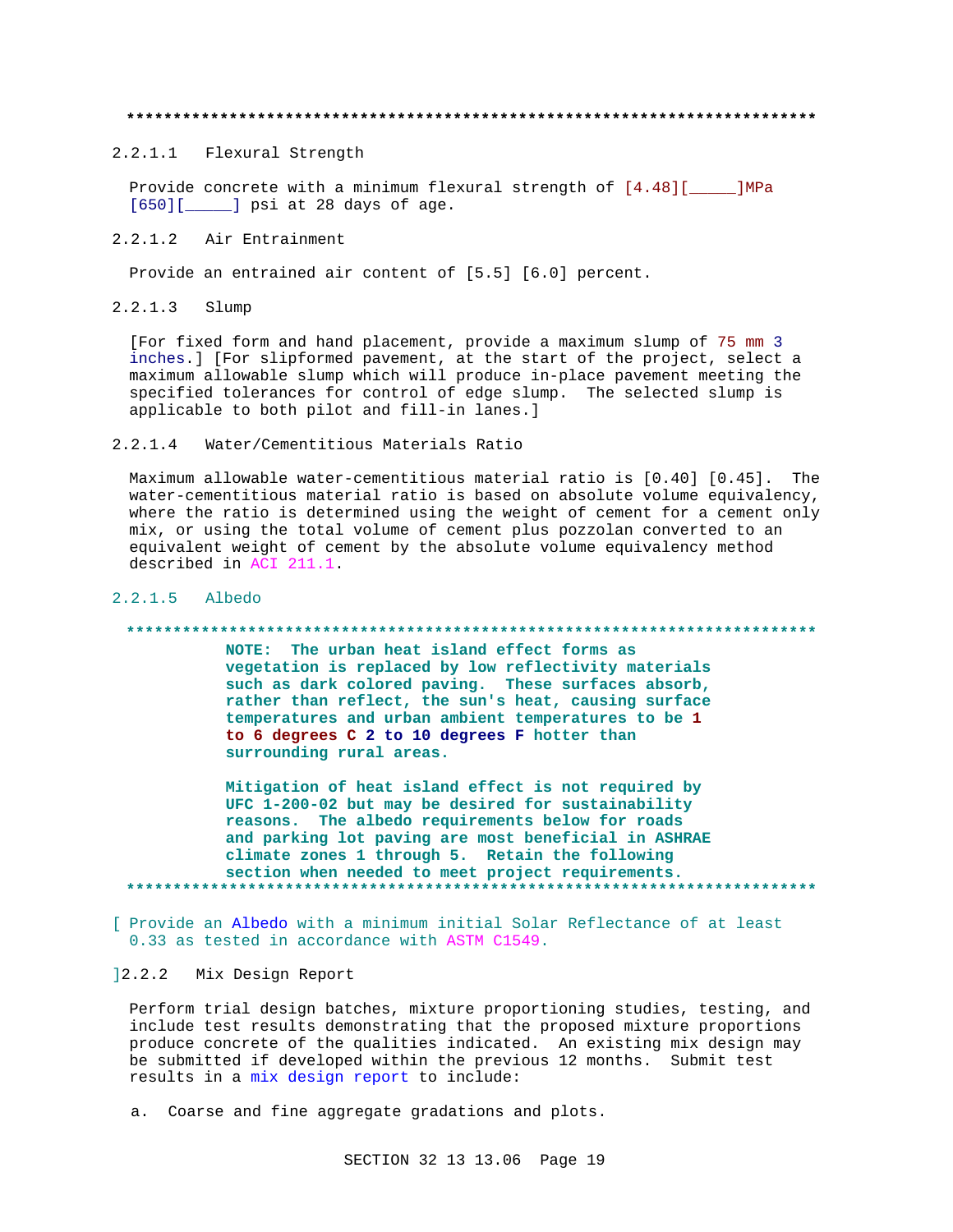- b. Coarse and fine aggregate quality test results, include deleterious materials and ASR testing.
- c. Mill certificates for cement and supplemental cementitious materials.
- d. Certified test results for all proposed admixtures.
- e. Specified flexural strength, slump, and air content.
- f. Recommended proportions and volumes for proposed mixture and each of three trial water-cementitious materials ratios.
- g. Individual beam breaks.
- h. Flexural strength summaries and plots.
- i. Historical record of test results, documenting production standard deviation (if available).
- j. Narrative discussing methodology on how the mix design was developed.

2.2.3 Mix Verification

Mix verification tests may be performed by the Government. Provide quantities of cementitious materials, aggregates and admixtures as requested.

 $2.3$ **EQUIPMENT** 

#### $2.3.1$ Batching and Mixing

NOTE: Edit bracketed items according to whether use of truck mixers is to be permitted. Truck mixers should not be permitted for mixing concrete if slipform paving is permitted for pavement thicker than 200 mm 8 inches. 

Provide [stationary mixers] [truck mixers]. Provide a batch plant conforming to ASTM C94/C94M and as specified. Do not weigh water or measure cumulatively with another ingredient. Batch all concrete materials in accordance with ASTM C94/C94M requirements. Verify batching, mixers, mixing time, permitted reduction of mixing time, and concrete uniformity in accordance with the requirements of ASTM C94/C94M, and document in the initial weekly QC Report. [ Do not use truck mixers for mixing slipformed concrete. Provide only truck mixers designed for mixing or transporting paving concrete with extra large blading and rear opening specifically for low-slump paving concrete and conforming to the requirements of ASTM C94/C94M.]

#### $2.3.2$ Transporting Equipment

Provide transporting equipment in conformance with ASTM C94/C94M and as specified herein. Transport concrete to the paving site in rear-dump trucks, in truck mixers designed with extra large blading and rear opening specifically for low slump concrete, or in agitators. Do not permit bottom-dump trucks for delivery of concrete.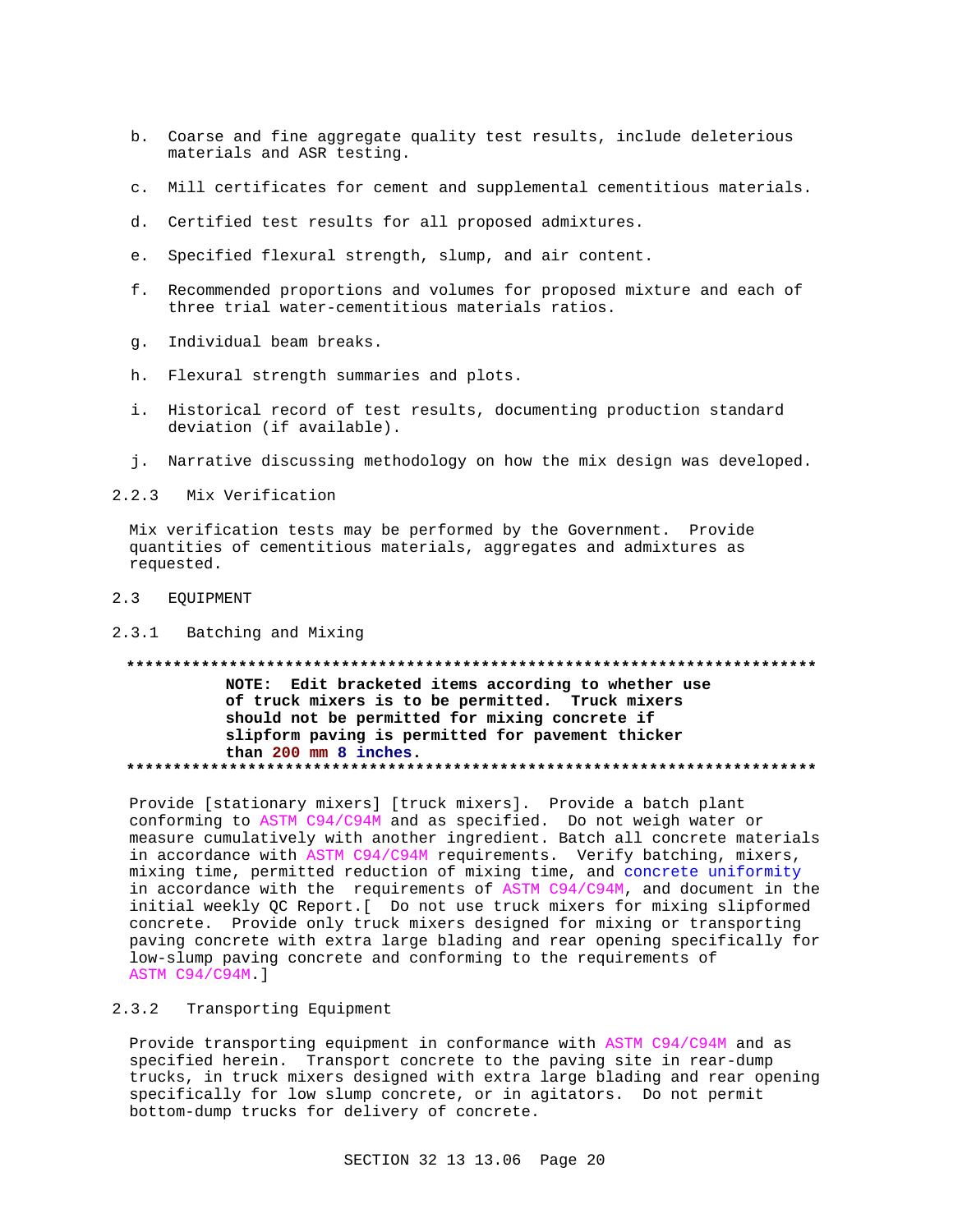#### 2.3.3 Delivery Equipment

When concrete transport equipment cannot operate on the paving lane, provide side-delivery transport equipment consisting of self-propelled moving conveyors to deliver concrete from the transport equipment and discharge it in front of the paver. Do not permit front-end loaders, dozers, or similar equipment to distribute the concrete.

# 2.3.4 Paver-Finisher

Provide a heavy-duty, self-propelled paver-finisher machine designed specifically for paving and finishing high quality pavement and capable of spreading, consolidating, and shaping the plastic concrete to the desired cross section in one pass.[ Provide a paver-finisher weighing at least 3280 kg/m 2200 lb/foot of lane width, and powered by an engine having at least 15000 W/meter 6.0 horsepower/foot of lane width.] Equip the paver-finisher with a full width "knock-down" auger, capable of operating in both directions, which will evenly spread the fresh concrete in front of the screed or extrusion plate. Gang-mount immersion vibrators at the front of the paver on a frame equipped with suitable controls so that all vibrators can be operated at any desired depth within the slab or completely withdrawn from the concrete. Automatically control the vibrators so they will be immediately stopped as forward motion of the paver ceases. Space the immersion vibrators across the paving lane as necessary to properly consolidate the concrete, but limit the clear distance between vibrators not to exceed 750 mm 30 inches, and the outside vibrators not to exceed 300 mm 12 inches from the edge of the lane. Vibrators may be pneumatic, gas driven, or electric, and operated at frequencies within the concrete between 6,000 and 7,000 vibrations per minute, with an amplitude of vibration such that noticeable vibrations occur at 450 mm 1.5 foot radius when the vibrator is inserted in the concrete to the depth specified. Equip the paver-finisher with a transversely oscillating screed or an extrusion plate to shape, compact, and smooth the surface.

### 2.3.4.1 Paver-Finisher with Fixed Forms

Equip the paver-finisher with wheels designed to ride the forms, keep it aligned with the forms, and to prevent deformation of the forms.

## 2.3.4.2 Slipform Paver-Finisher

Provide a track-mounted slipform paver-finisher with automatic controls and padded tracks. Electronically reference horizontal alignment to a taut wire guideline. Electronically reference vertical alignment on both sides of the paver to a taut wire guideline, to an approved laser control system, or to a ski operating on a completed lane. Do not control from a slope-adjustment control or from the underlying material.

#### 2.3.4.3 Other Types of Finishing Equipment

**\*\*\*\*\*\*\*\*\*\*\*\*\*\*\*\*\*\*\*\*\*\*\*\*\*\*\*\*\*\*\*\*\*\*\*\*\*\*\*\*\*\*\*\*\*\*\*\*\*\*\*\*\*\*\*\*\*\*\*\*\*\*\*\*\*\*\*\*\*\*\*\*\*\* NOTE: Edit bracketed item according to whether use of bridge deck finishers is desired, and based on thickness of pavement and surface smoothness tolerances required. \*\*\*\*\*\*\*\*\*\*\*\*\*\*\*\*\*\*\*\*\*\*\*\*\*\*\*\*\*\*\*\*\*\*\*\*\*\*\*\*\*\*\*\*\*\*\*\*\*\*\*\*\*\*\*\*\*\*\*\*\*\*\*\*\*\*\*\*\*\*\*\*\*\***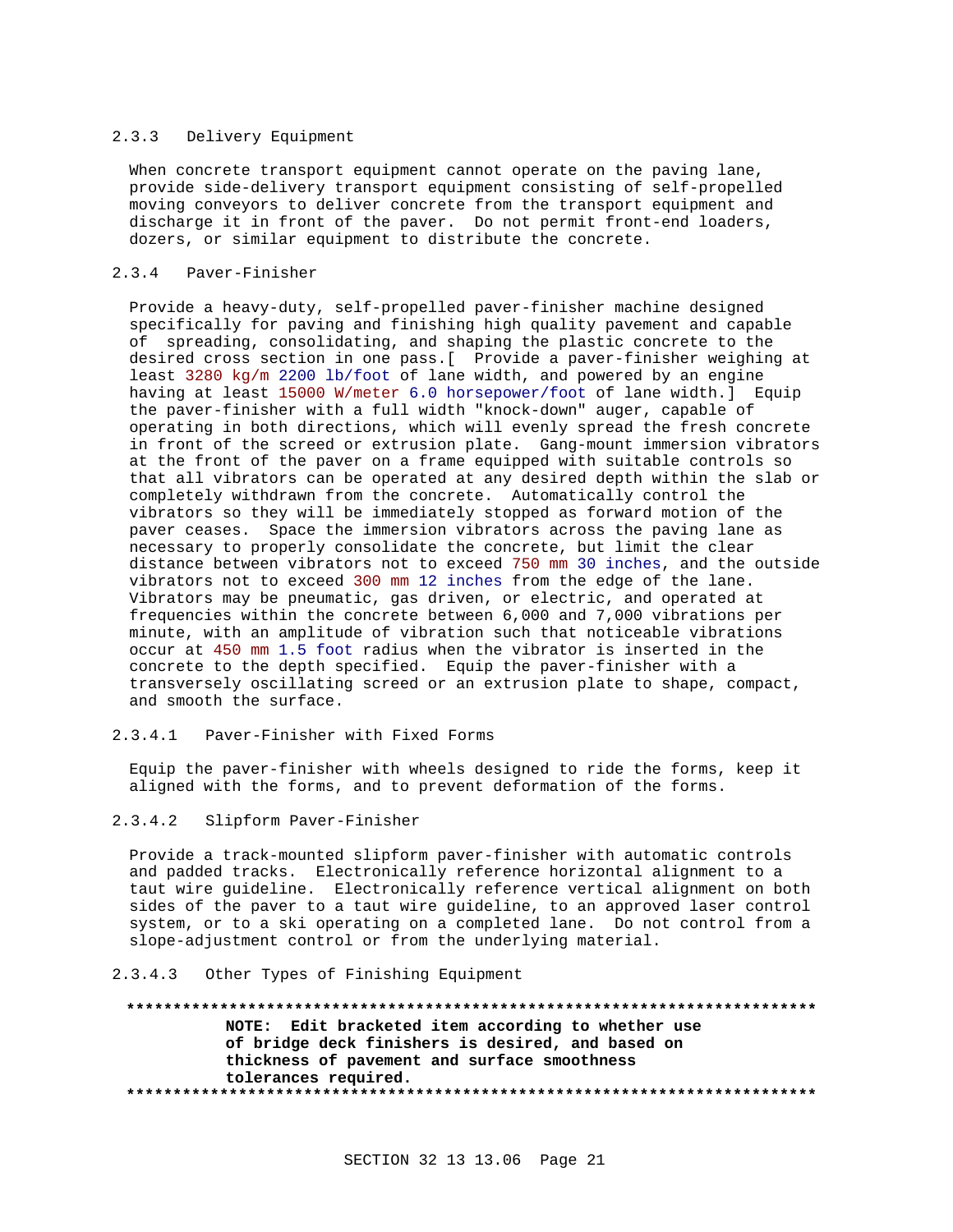[Bridge deck finishers are permitted for payements 250 mm 10 inches or less in thickness. ]Heavy duty vibratory truss screeds may be approved for use if successfully demonstrated on the test section to consolidate the slab full depth and without segregation. Clary screeds, rotating tube floats, or laser screeds will not be allowed on the project. Provide hand floats that are not less than 3.65 m 12 feet long and 150 mm 6 inches wide and stiffened to prevent flexing and warping.

#### $2.3.4.4$ Work Bridge

Provide a self-propelled work bridge capable of spanning the paving lane and supporting the workmen without excessive deflection.

#### $2.3.5$ Texturing Equipment

# NOTE: Edit the following paragraphs and delete non-applicable texturing methods to correlate with the drawings and with paragraph TEXTURING in PART 3. Do not specify artificial turf drag for Air Force projects.

Provide texturing equipment as specified below.

#### $2.3.5.1$ Fabric Drag

[Clean, reasonably new burlap ][Artificial turf fabricated of a plastic material ]measuring from 0.91 to 3 m 3 to 10 feet long, 600 mm 2 feet wider than the width of the pavement, and securely attached to a separate wheel mounted frame spanning the paving lane or to one of the other similar pieces of equipment. Select dimension of burlap drag so that at least 0.91 m 3 feet of the material is in contact with the pavement.

#### $2.3.5.2$ Deep Texturing Equipment

Provide texturing equipment consisting of [a stiff bristled broom] [a comb with spring wire tines] [spring strips] which will produce true, even grooves. Mount this drag in a wheeled frame spanning the paving lane and constructed to mechanically pull the drag in a straight line across the paving lane perpendicular to the centerline.

#### $2.3.6$ Curing Equipment

Provide equipment for applying membrane-forming curing compound mounted on a self-propelled frame that spans the paving lane. Constantly agitate the curing compound reservoir mechanically (not air) during operation and provide a means for completely draining the reservoir. Provide a spraying system that consists of a mechanically powered pump which maintains constant pressure during operation, an operable pressure gauge, and either a series of spray nozzles evenly spaced across the lane to provide uniformly overlapping coverage or a single spray nozzle which is mounted on a carriage which automatically traverses the lane width at a speed correlated with the forward movement of the overall frame. Protect all spray nozzles with wind screens. Calibrate the spraying system in accordance with ASTM D2995, Method A, for the rate of application required in subpart CURING AND PROTECTION. Provide hand-operated sprayers powered by compressed air supplied by a mechanical air compressor. Immediately replace curing equipment if it fails to apply an even coating of compound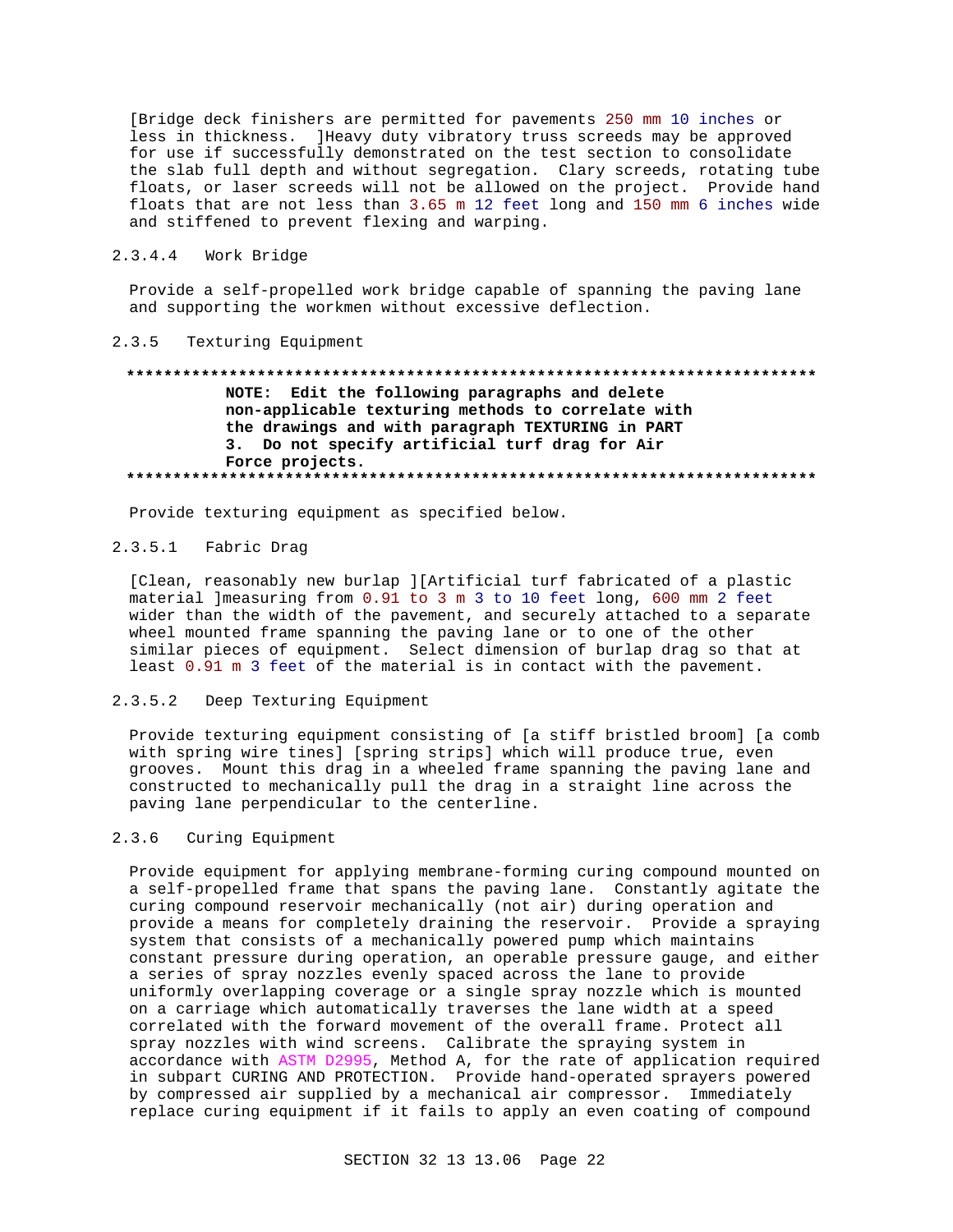at the specified rate.

### 2.3.7 Sawing Equipment

Provide equipment for sawing joints and for other similar sawing of concrete consisting of standard diamond-type concrete saws mounted on a wheeled chassis which can be easily guided to follow the required alignment. Provide diamond tipped blades. If demonstrated to operate properly, abrasive blades may be used. Provide spares as required to maintain the required sawing rate. Early-entry saws may be used, subject to demonstration and approval. No change to the initial sawcut depth is permitted.

### 2.3.8 Straightedge

Furnish one 4 m 12 foot straightedge constructed of aluminum or magnesium alloy, having blades of box or box-girder cross section with flat bottom, adequately reinforced to insure rigidity and accuracy. Provide handles for operation on the pavement.

### PART 3 EXECUTION

#### 3.1 PREPARATION FOR PAVING

### 3.1.1 Weather Limitations

When windy conditions during paving appear probable, have equipment and material at the paving site to provide windbreaks, shading, fogging, or other action to prevent plastic shrinkage cracking or other damaging drying of the concrete.

## 3.1.1.1 Inclement Weather

Do not commence placing operations when heavy rain or other damaging weather conditions appear imminent. At all times when placing concrete, maintain on-site sufficient waterproof cover and means to rapidly place it over all unhardened concrete or concrete that might be damaged by rain. Suspend placement of concrete whenever rain, high winds, or other damaging weather commences to damage the surface or texture of the placed unhardened concrete, washes cement out of the concrete, or changes the water content of the surface concrete. Immediately cover and protect all unhardened concrete from the rain or other damaging weather. Completely remove and replace any slab damaged by rain or other weather full depth, by full slab width, to the nearest original joint.

# 3.1.1.2 Hot Weather

Maintain required concrete temperature in accordance with ACI 305R to prevent evaporation rate from exceeding 0.98 kg of water per square meter 0.2 pound of water per square foot of exposed concrete per hour. Cool ingredients before mixing, place concrete during cooler night time hours, or use other suitable means to control concrete temperature and prevent rapid drying of newly placed concrete. Water is not allowed to be added after the initial introduction of mixing water except, when on arrival at the job site, the slump is less than specified and the water-cement ratio is less than that given as a maximum in the approved mixture. Additional water may be added to bring the slump within the specified range provided the approved water-cement ratio is not exceeded. Inject water into the head of the mixer (end opposite the discharge opening) drum under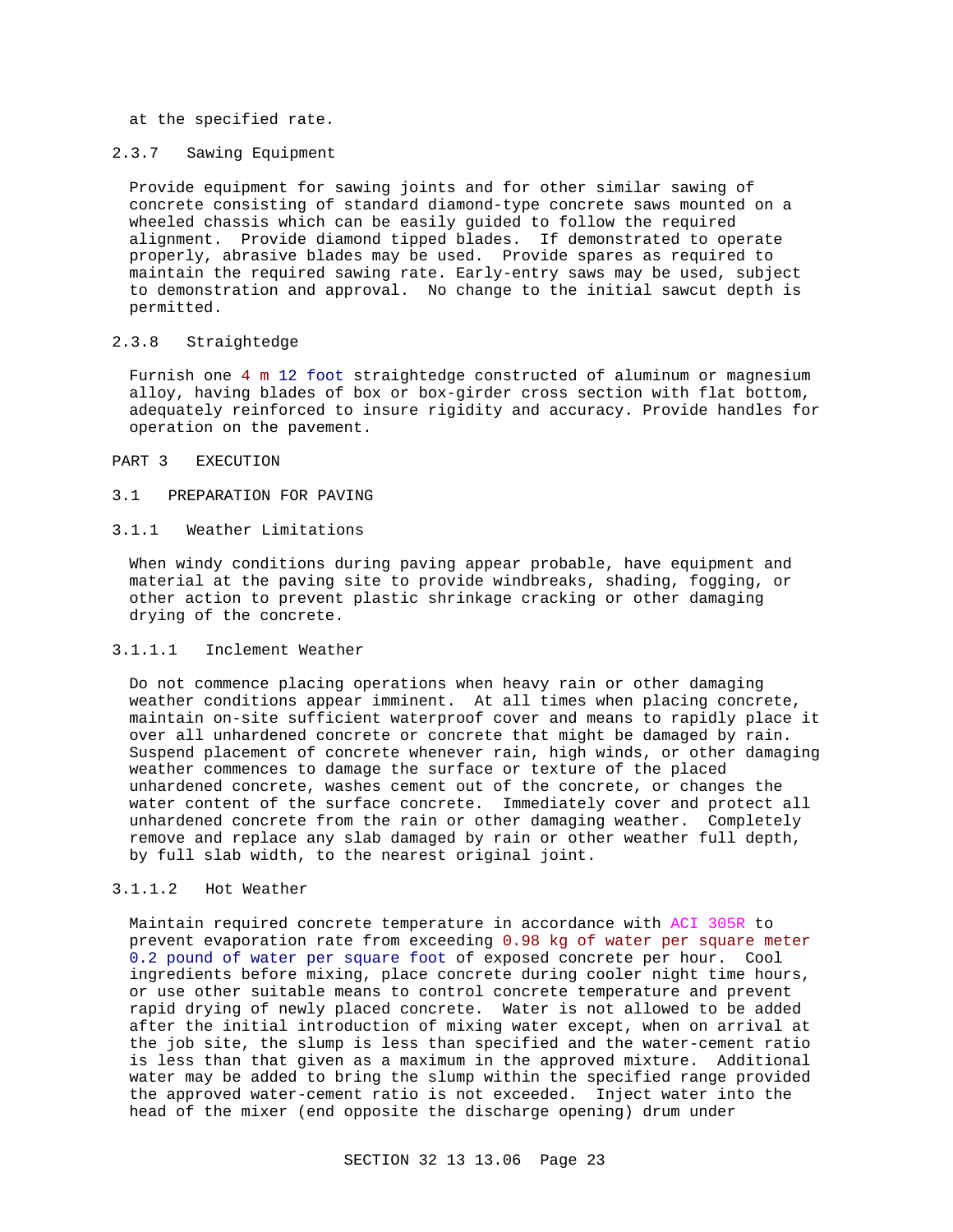pressure, and turn the drum or blades a minimum of 30 additional revolutions at mixing speed. The addition of water to the batch at any later time is not allowed. After placement, use fog spray, apply monomolecular film, or use other suitable means to reduce the evaporation rate. Start curing when surface of fresh concrete is sufficiently hard to permit curing without damage. Cool underlying material by sprinkling lightly with water before placing concrete. Follow practices found in ACI 305R.

# 3.1.1.3 Prevention of Plastic Shrinkage Cracking

During weather with low humidity, and particularly with high temperature and appreciable wind, develop and institute measures to prevent plastic shrinkage cracks from developing. If plastic shrinkage cracking occurs, halt further placement of concrete until protective measures are in place to prevent further cracking. Periods of high potential for plastic shrinkage cracking can be anticipated by use of ACI 305R. In addition to the protective measures specified in the previous paragraph, the concrete placement may be further protected by erecting shades and windbreaks and by applying fog sprays of water, the addition of monomolecular films, or wet covering. Apply monomolecular films after finishing is complete, do not use in the finishing process. Immediately commence curing procedures when such water treatment is stopped.

# 3.1.1.4 Cold Weather

Do not place concrete when ambient temperature is below 5 degrees C 40 degrees F or when concrete is likely to be subjected to freezing temperatures within 24 hours. When authorized, when concrete is likely to be subjected to freezing within 24 hours after placing, heat concrete materials so that temperature of concrete when deposited is between 18 and 27 degrees C 65 and 80 degrees F. Methods of heating materials are subject to approval. Do not heat mixing water above 74 degrees C 165 degrees F. Remove lumps of frozen material and ice from aggregates before placing aggregates in mixer. Follow practices found in ACI 306R.

### 3.1.2 Conditioning of Underlying Material

Verify the underlying material, upon which concrete is to be placed is clean, damp, and free from debris, waste concrete or cement, frost, ice, and standing or running water. Prior to setting forms or placement of concrete, verify the underlying material is well drained and has been satisfactorily graded by string-line controlled, automated, trimming machine and uniformly compacted in accordance with the applicable Section of these specifications. Test the surface of the underlying material to crown, elevation, and density in advance of setting forms or of concrete placement using slip-form techniques. Trim high areas to proper elevation. Fill and compact low areas to a condition similar to that of surrounding grade, or fill with concrete monolithically with the pavement. Low areas filled with concrete are not to be cored for thickness to avoid biasing the average thickness used for evaluation and payment adjustment. Rework and compact any underlying material disturbed by construction operations to specified density immediately in front of the paver. If a slipform paver is used, continue the same underlying material under the paving lane beyond the edge of the lane a sufficient distance that is thoroughly compacted and true to grade to provide a suitable trackline for the slipform paver and firm support for the edge of the paving lane.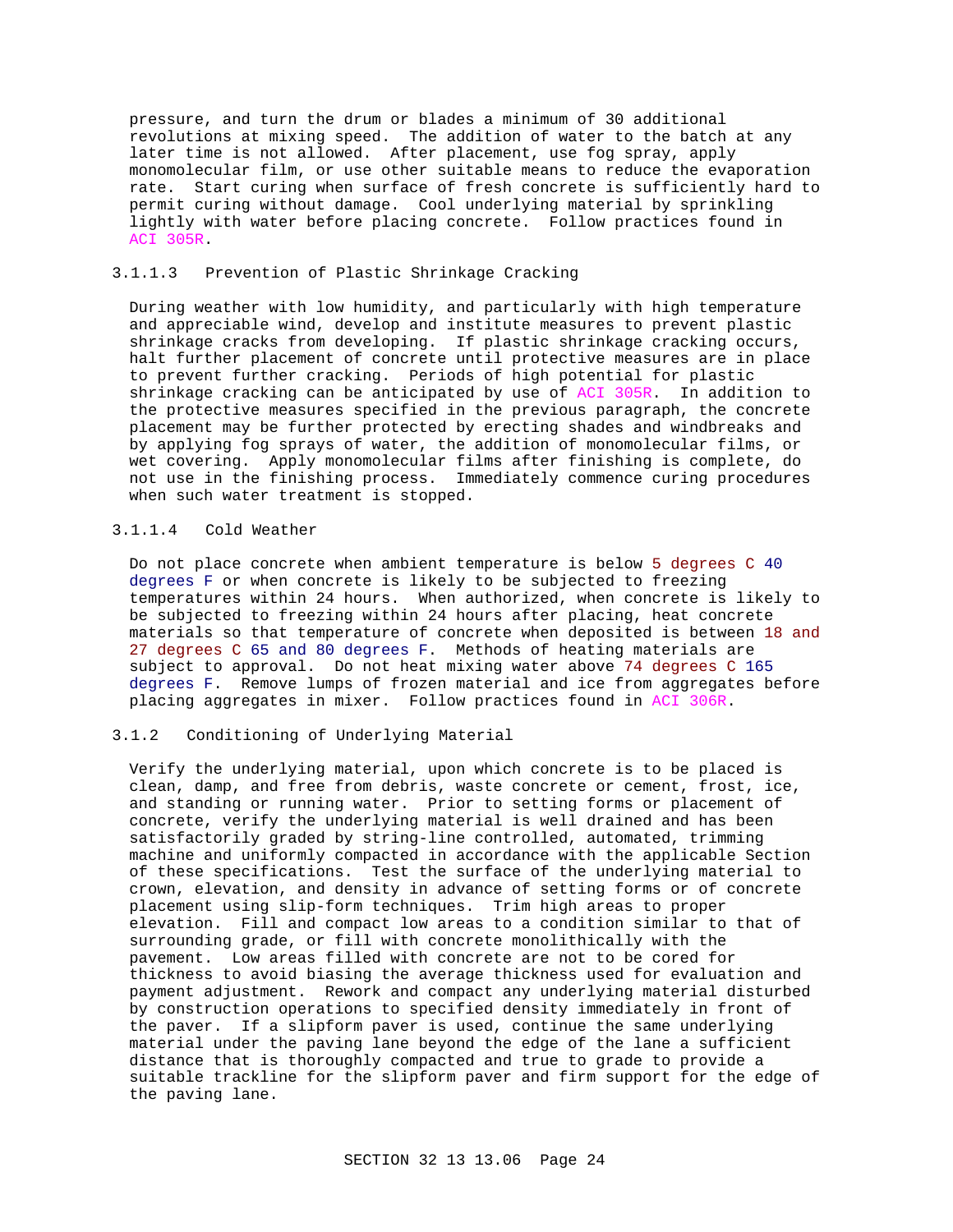### 3.1.3 Forms

#### **\*\*\*\*\*\*\*\*\*\*\*\*\*\*\*\*\*\*\*\*\*\*\*\*\*\*\*\*\*\*\*\*\*\*\*\*\*\*\*\*\*\*\*\*\*\*\*\*\*\*\*\*\*\*\*\*\*\*\*\*\*\*\*\*\*\*\*\*\*\*\*\*\*\* NOTE: Delete bracketed sentences on overlay pavements if not applicable. \*\*\*\*\*\*\*\*\*\*\*\*\*\*\*\*\*\*\*\*\*\*\*\*\*\*\*\*\*\*\*\*\*\*\*\*\*\*\*\*\*\*\*\*\*\*\*\*\*\*\*\*\*\*\*\*\*\*\*\*\*\*\*\*\*\*\*\*\*\*\*\*\*\***

Use steel forms, except that wood forms may be used for curves having a radius of 45 m 150 feet or less, and for fillets. Forms may be built up with metal or wood, added only to the base, to provide an increase in depth of not more than 25 percent. Provide forms with the base width not less than eight-tenths of the vertical height of the form, except that for forms 200 mm 8 inches or less in vertical height, provide forms with a base width not less than the vertical height of the form. Provide wood forms adequate in strength and rigidly braced for curves and fillets. Set forms on firm material cut true to grade so that each form section when placed will be firmly in contact with the underlying layer for its entire base. Do not set forms on blocks or on built-up spots of underlying material.[ Set and secure forms in place with stakes or by other approved methods for overlay pavements and for other locations where forms are set on existing pavements. Carefully drill holes in existing pavements for form stakes without cracking or spalling the existing pavement. Prior to setting forms for paving operations, demonstrate the proposed form setting procedures at an approved location and do not proceed further until the proposed method is approved.] Before placing the concrete, coat the contact surfaces of forms[ except existing pavement sections where bonding is required,] with a non-staining mineral oil, non-staining form coating compound, biodegradable form release agent, or two coats of nitro-cellulose lacquer.[ When using existing pavement as a form, clean existing concrete and then coat with asphalt emulsion bondbreaker before concrete is placed.] Check and correct grade elevations and alignment of the forms immediately before placing concrete.

### 3.1.4 Reinforcement

#### 3.1.4.1 Dowel Bars

**\*\*\*\*\*\*\*\*\*\*\*\*\*\*\*\*\*\*\*\*\*\*\*\*\*\*\*\*\*\*\*\*\*\*\*\*\*\*\*\*\*\*\*\*\*\*\*\*\*\*\*\*\*\*\*\*\*\*\*\*\*\*\*\*\*\*\*\*\*\*\*\*\*\***

**NOTE: For projects which require dowel bars or coated dowel bars, show location, size, and tolerances on the drawings. Include sentence in brackets for coated dowel bars. Delete references to slipform paving installation of dowels and tie bars if slipform paving is not allowed. Delete references to installation in contraction joints if not required. Delete bracketed references to tie bars, if tie bars are not used. \*\*\*\*\*\*\*\*\*\*\*\*\*\*\*\*\*\*\*\*\*\*\*\*\*\*\*\*\*\*\*\*\*\*\*\*\*\*\*\*\*\*\*\*\*\*\*\*\*\*\*\*\*\*\*\*\*\*\*\*\*\*\*\*\*\*\*\*\*\*\*\*\*\***

Install dowels with horizontal and vertical alignment plus or minus 25 mm 1 inch. Except as otherwise specified, maintain location of dowels within a skew alignment of 6 mm over 300 mm length 1/4 inch over 1 foot length. [Reject coatings which are perforated, cracked or otherwise damaged. While handling avoid scuffing or gouging of the coatings. ] Omit [Dowels] [and tie bars] when the center of the [dowel] [tie bar] is located within a horizontal distance from an intersecting joint equal to or less than one-fourth of the slab thickness. Maintain dowels in position during concrete placement and curing. Before concrete placement, thoroughly grease the entire length of each dowel secured in a dowel basket or fixed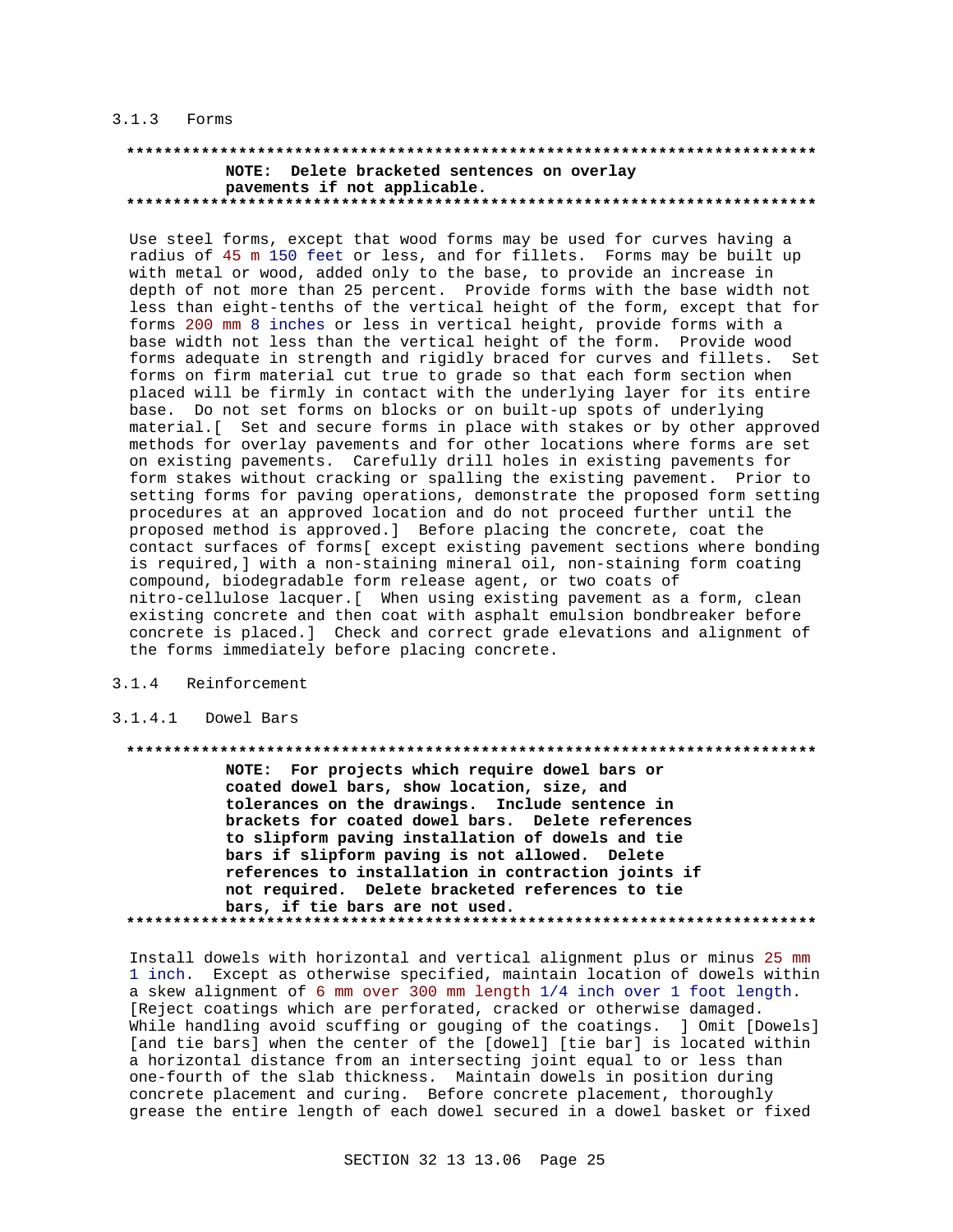form.

#### $3.1.4.2$ Tie Bars

# NOTE: When tie bars are required in the contract, indicate location on drawings. Show bar size, spacing, and placement tolerances required and method of support.

Install bars, accurately aligned horizontally and vertically, and to the tolerances shown on the drawings, at indicated locations. [ For slipform construction, insert bent tie bars by hand or other approved means.]

#### $3.1.4.3$ Setting Slab Reinforcement

# NOTE: For contracts which require reinforcing steel, specify the type, size and material of reinforcement. Delete bracketed item if CRCP is not being constructed.

Position reinforcement on suitable chairs prior to concrete placement. At expansion, contraction and construction joints, place the reinforcement as indicated. Clean reinforcement free of mud, oil, scale or other foreign materials. Place reinforcement accurately and wire securely. Lap splices 300 mm 12 inches minimum. Maintain the bar spacing from ends and sides of slabs and joints as indicated. [ If reinforcing for Continuously Reinforced Concrete Pavement (CRCP) is required, submit the entire operating procedure and proposed equipment for approval.]

#### $3.2$ MEASURING, MIXING, CONVEYING, AND PLACING CONCRETE

 $3.2.1$ Measuring

Conform to ASTM C94/C94M.

# $3.2.2$  Mixing

Conform to ASTM C94/C94M, except as modified herein. Begin mixing within 30 minutes after cement has been added to aggregates. When the air temperature is greater than 29.4 degrees C 85 degrees F, place concrete within 60 minutes. With approval, a hydration stabilizer admixture meeting the requirements of ASTM C494/C494M Type D, may be used to extend the placement time to 90 minutes. Additional water may be added to bring slump within required limits as specified in ASTM C94/C94M, provided that the specified water-cement ratio is not exceeded.

#### $3.2.3$ Conveying

Conform to ASTM C94/C94M.

#### $3.2.4$ Placing

Do not exceed a free vertical drop of 1.5 m 5 feet from the point of discharge. Deposit concrete either directly from the transporting equipment or by conveyor on to the pre-wetted subgrade or subbase, unless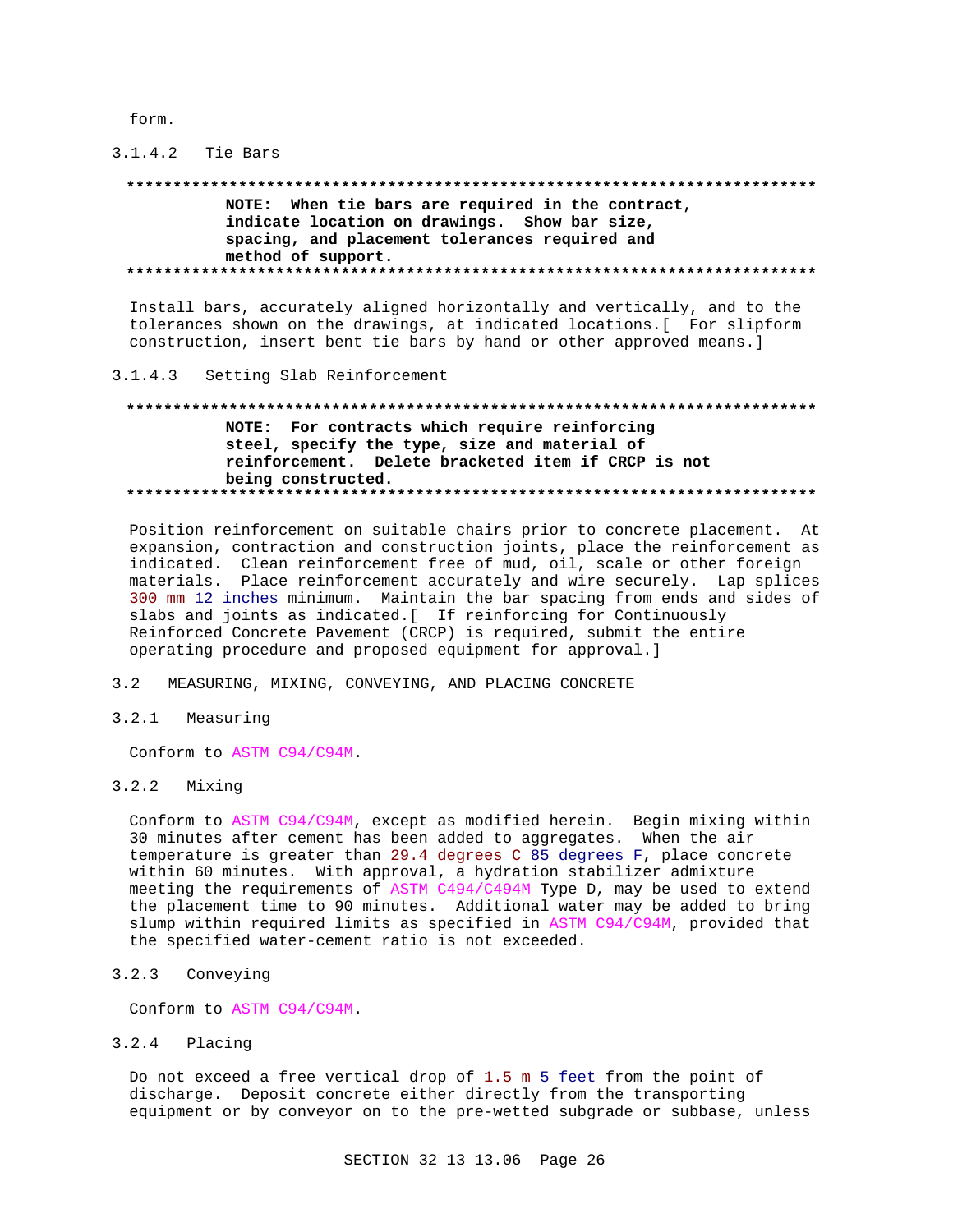otherwise specified. Deposit the concrete between the forms to an approximately uniform height. Place concrete continuously at a uniform rate, without damage to the grade and without unscheduled stops except for equipment failure or other emergencies. If an unscheduled stop occurs within 3 m 10 feet of a previously placed expansion joint, remove concrete back to joint, repair any damage to grade, install a construction joint and continue placing concrete only after cause of the stop has been corrected.

#### 3.3 PAVING

Construct pavement with paving and finishing equipment utilizing [fixed forms] [slipforms].

#### 3.3.1 Paving Plan

Submit for approval a paving plan identifying the following items:

- a. A description of the placing and protection methods proposed when concrete is to be placed in or exposed to hot, cold, or rainy weather conditions.
- b. A detailed paving sequence plan and proposed paving pattern showing all planned construction joints.
- c. Plan and equipment proposed to control alignment of formed or sawn joints within the specified tolerances.

## 3.3.2 Required Results

Operate the paver-finisher to produce a thoroughly consolidated slab throughout, true to line and grade within specified tolerances. Adjust the paver-finishing operation to produce a surface finish free of irregularities, tears, voids of any kind, and other discontinuities, with only a minimum of paste at the surface. Do not permit multiple passes of the paver-finisher. Produce a finished surface requiring no hand finishing, other than the use of cutting straightedges, except in very infrequent instances. Do not apply water, other than true fog sprays (mist), to the concrete surface during paving and finishing.

#### 3.3.3 Operation

When the paver is operated between or adjacent to previously constructed pavement (fill-in lanes), make provisions to prevent damage to the previously constructed pavement, including keeping the existing pavement surface free of debris, and placing rubber mats beneath the paver tracks. Operate transversely oscillating screeds and extrusion plates to overlap the existing pavement the minimum possible, but in no case more than 200 mm 8 inches.

# 3.3.4 Consolidation

Immediately after spreading concrete, consolidate full depth with internal type vibrating equipment along the boundaries of all slabs regardless of slab thickness, and interior of all concrete slabs. For pavements less than 250 mm 10 inches thick, operate vibrators at mid-depth parallel with or at a slight angle to the base course. For thicker pavements, angle vibrators toward the vertical, with vibrator tip preferably about 50 mm 2 inches above the base course, and top of vibrator a few mm inches below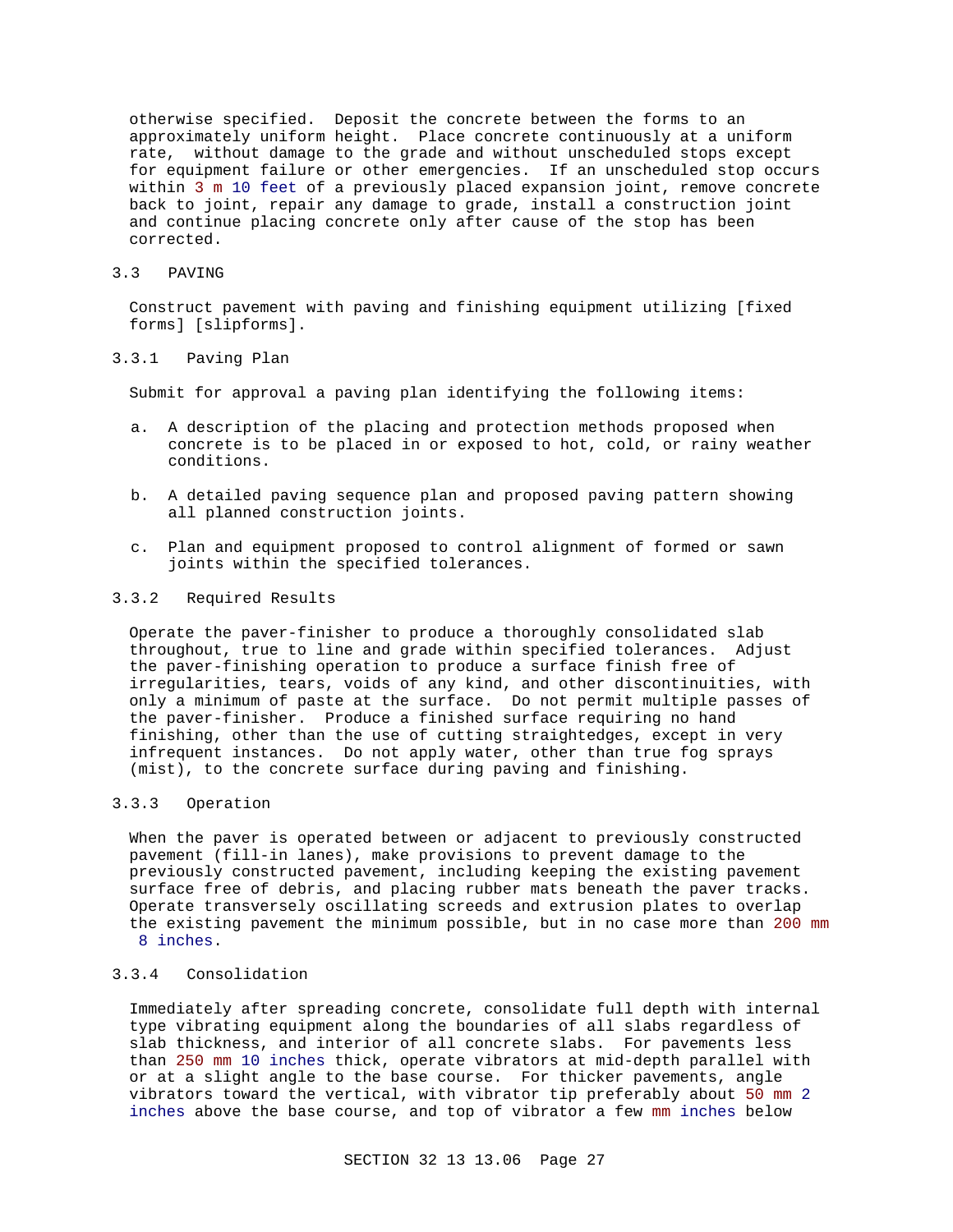pavement surface. Automatically control the vibrators or tamping units in front of the paver so that they stop immediately as forward motion ceases. Limit duration of vibration to that necessary to produce consolidation of concrete. Do not permit excessive vibration. Vibrate concrete in small, odd-shaped slabs or in locations inaccessible to the paver mounted vibration equipment with a hand-operated immersion vibrator operated from a bridge spanning the area. Do not operate vibrators at one location for more than 15 seconds. Do not use vibrators to transport or spread the concrete.

#### $3.3.5$ Fixed Form Paving

Spread and strike off concrete with with the paver. Shape the concrete to the specified and indicated cross section in one pass, and finish the surface and edges so that only a very minimum amount of hand finishing is required. Use single spud hand vibrators to consolidate the concrete adjacent to fixed forms as required to achieve a void-free formed edge. Do not allow vibrators to contact reinforcement, forms, or the grade during vibration.

#### $3.3.6$ Slipform Paving

# NOTE: Retain slipform paving as an option unless the designer has specific, valid reasons for deleting it. Be sure all other paragraphs correlate with choice made here.

Shape the concrete to the specified and indicated cross section in one pass, and finish the surface and edges so that only a very minimum amount of hand finishing is required. Do not install dowels by dowel inserters attached to the paver or by any other means of inserting the dowels into the plastic concrete. [ If a keyway is required, install a 0.45 to 0.55 mm 26 gauge thick metal keyway liner as the keyway is extruded. [ Protect the keyway liner to remain in place and become part of the joint.]]

#### $3.4$ JOINTS

NOTE: Delete references to slipform paving installation of dowels and tie bars if slipform paving is not allowed. Delete references to installation in contraction joints if not required. Delete bracketed references to tie bars, if tie bars are not used. 

#### 3.4.1 Contraction Joints

Hold [dowels][ and ][tie bars] in longitudinal and transverse contraction joints within the paving lane securely in place by means of rigid metal basket assemblies. Weld the [dowels] [and tie bars] to the assembly or hold firmly by mechanical locking arrangements that will prevent them from becoming distorted during paving operations. Anchor the basket assemblies securely in the proper location.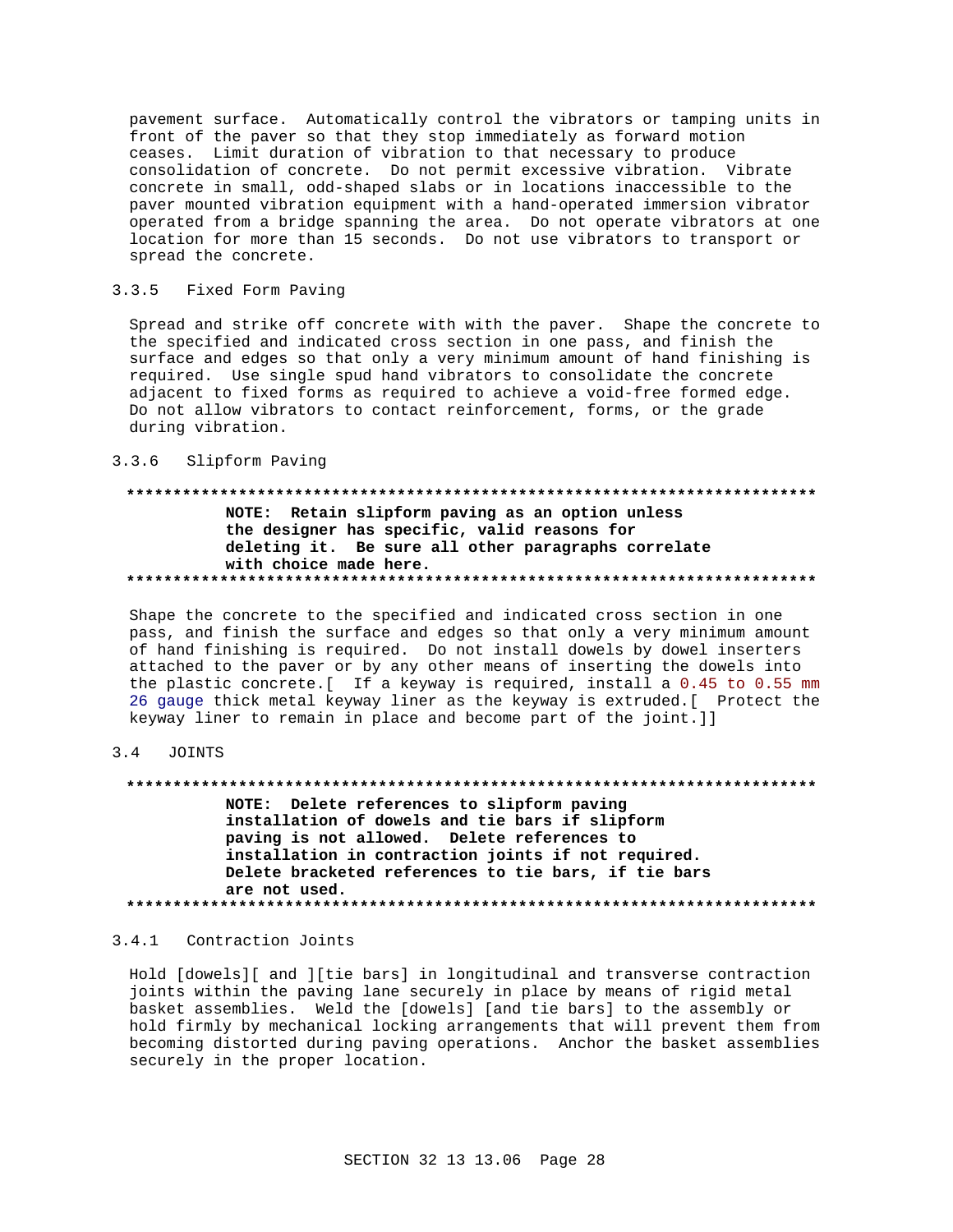#### 3.4.2 Construction Joints - Fixed Form Paving

Install [dowels] [and tie bars] by the bonded-in-place method, supported by means of devices fastened to the forms. Do not permit installation by removing and replacing in preformed holes.

# 3.4.3 Dowels Installed In Hardened Concrete

Install by bonding the dowels into holes drilled into the hardened concrete. Drill holes into the hardened concrete approximately 3 mm 1/8 inch greater in diameter than the dowels. Bond the dowels in the drilled holes using epoxy resin injected at the back of the hole before installing the dowel and extruded to the collar during insertion of the dowel so as to completely fill the void around the dowel. Application by buttering the dowel is not permitted. Hold the dowels in alignment at the collar of the hole, after insertion and before the epoxy resin hardens, by means of a suitable metal or plastic collar fitted around the dowel. Check the vertical alignment of the dowels by placing the straightedge on the surface of the pavement over the top of the dowel and measuring the vertical distance between the straightedge and the beginning and ending point of the exposed part of the dowel.[ Where tie bars are required in longitudinal construction joints of slipform pavement, install bent tie bars at the paver, in front of the transverse screed or extrusion plate. If tie bars are required, construct a standard keyway and install the bent tie bars into the plastic concrete through a 0.45 to 0.55 mm 26 gauge thick metal keyway liner. Do not install tie bars in preformed holes. Protect the keyway liner and maintain in place and become part of the joint. Before placement of the adjoining paving lane, straighten the tie bars, without spalling the concrete around the bar.]

#### 3.5 FINISHING CONCRETE

Start finishing operations immediately after placement of concrete. Use finishing machine, except hand finishing may be used in emergencies and for concrete slabs in inaccessible locations or of such shapes or sizes that machine finishing is impracticable. Immediately halt any operations which produce more than 3 mm 1/8 inch of mortar-rich surface (defined as deficient in plus 4.75 mm U.S. No. 4 sieve size aggregate) and modify the equipment, mixture, or procedures. Finish pavement surface on both sides of a joint to the same grade. Finish formed joints from a securely supported transverse bridge. Provide hand finishing equipment for use at all times.

### 3.5.1 Machine Finishing

Strike off and screed concrete to the required [crown] [slope] and cross-section by a power-driven transverse finishing machine. A transverse rotating tube or pipe is not permitted. Maintain elevation of concrete such that, when consolidated and finished, pavement surface will be adequately consolidated and at the required grade. Equip finishing machine with a screed which is readily and accurately adjustable for changes in pavement [crown] [slope] and compensation for wear and other causes. Do not permit excessive operation over an area, which will result in an excess of mortar and water being brought to the surface.

### 3.5.1.1 Equipment Operation

Maintain the travel of machine on the forms without lifting, wobbling, or other variation of the machine which tend to affect the precision of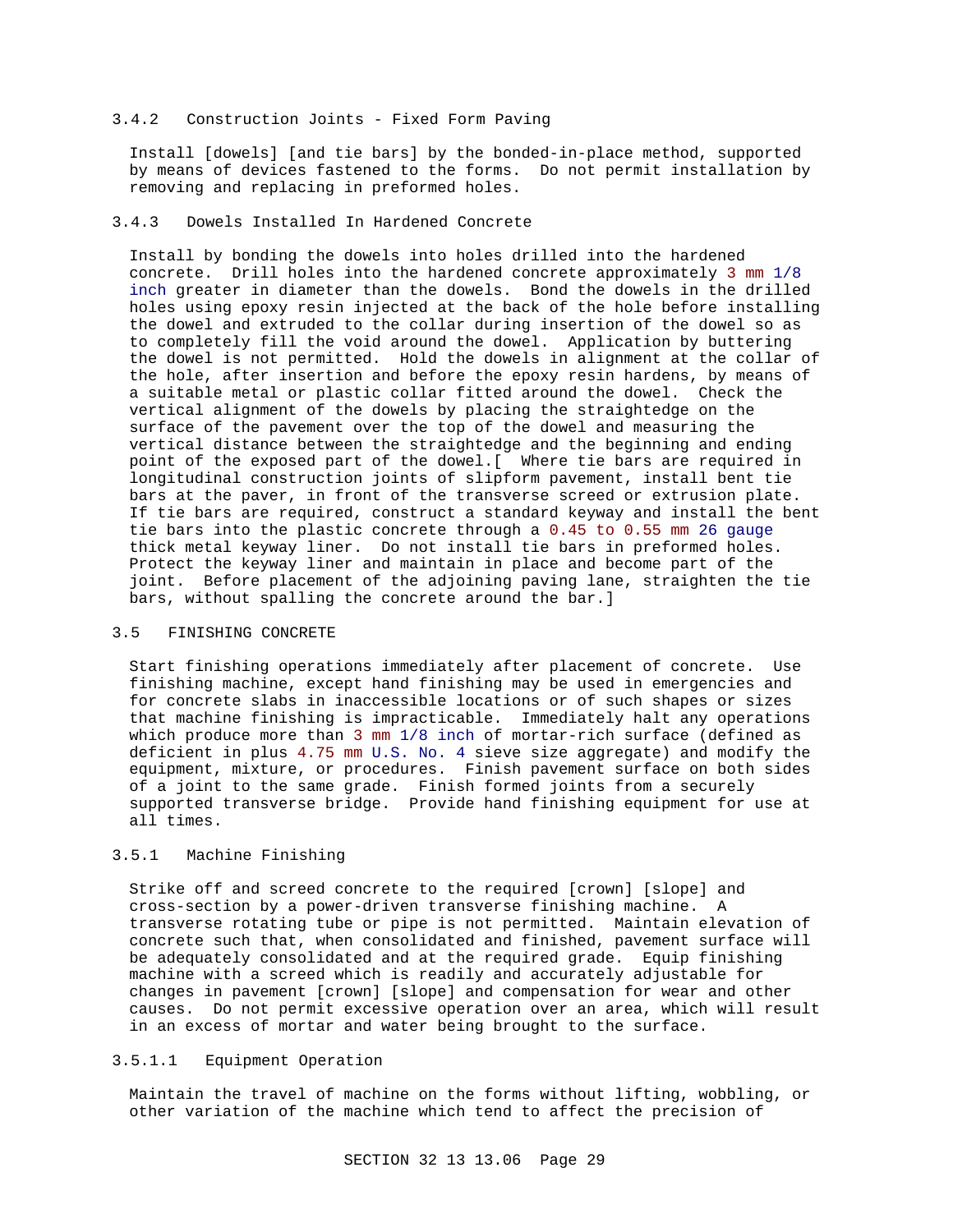concrete finish. Keep the tops of the forms clean by a device attached to the machine. Maintain a uniform ridge of concrete ahead of the front screed for its entire length.

3.5.1.2 Joint Finish

Before concrete is hardened, correct edge slump of pavement, exclusive of edge rounding, in excess of 6 mm 0.25 inches. Finish concrete surface on each side of construction joints to the same plane, and correct deviations before newly placed concrete has hardened.

### 3.5.1.3 Hand Finishing

Strike-off and screed surface of concrete to elevations slightly above finish grade so that when concrete is consolidated and finished, the pavement surface is at the indicated elevation. Vibrate entire surface until required compaction and reduction of surface voids is secured with a strike-off template. After initial finishing, further smooth and consolidate concrete by means of hand-operated longitudinal floats.

#### 3.5.2 Texturing

#### **\*\*\*\*\*\*\*\*\*\*\*\*\*\*\*\*\*\*\*\*\*\*\*\*\*\*\*\*\*\*\*\*\*\*\*\*\*\*\*\*\*\*\*\*\*\*\*\*\*\*\*\*\*\*\*\*\*\*\*\*\*\*\*\*\*\*\*\*\*\*\*\*\*\***

**NOTE: Select type of texturing required by the using service, retain that subparagraph, and delete the others. If no guidance is given, the usual default method should be burlap drag. Edit bracketed sentence as appropriate.**

**Select the type of texturing for roads. Consider climatic conditions for exposed concrete. When required, specify surfaces to receive brooming.**

**1. Specify wire brooming for non-skid concrete surface textures. Permit steel or new fiber brooms.**

**2. Specify broomed finish, if required in lieu of burlap drag finish. Broomed finish may cause excessive tire wear and is not recommended, except for special conditions in which light mechanical brooming may be desirable.**

**3. Additional information is published by American Concrete Paving Association (ACPA) in Technical Bulletins No. 6 (1969) and No. 19 (1975), Interim Recommendations for the Construction of Skid-Resistant Concrete Pavement and Guideline for Texturing of Portland Cement Concrete Highway Pavements, respectively. \*\*\*\*\*\*\*\*\*\*\*\*\*\*\*\*\*\*\*\*\*\*\*\*\*\*\*\*\*\*\*\*\*\*\*\*\*\*\*\*\*\*\*\*\*\*\*\*\*\*\*\*\*\*\*\*\*\*\*\*\*\*\*\*\*\*\*\*\*\*\*\*\*\***

Before the surface sheen has disappeared and before the concrete hardens, provide a texture to the surface of the pavement as described herein. After curing is complete, thoroughly broom all textured surfaces to remove all debris. Finish the concrete in areas of recesses for tie-down anchors, lighting fixtures, and other outlets in the pavement to provide a surface of the same texture as the surrounding area.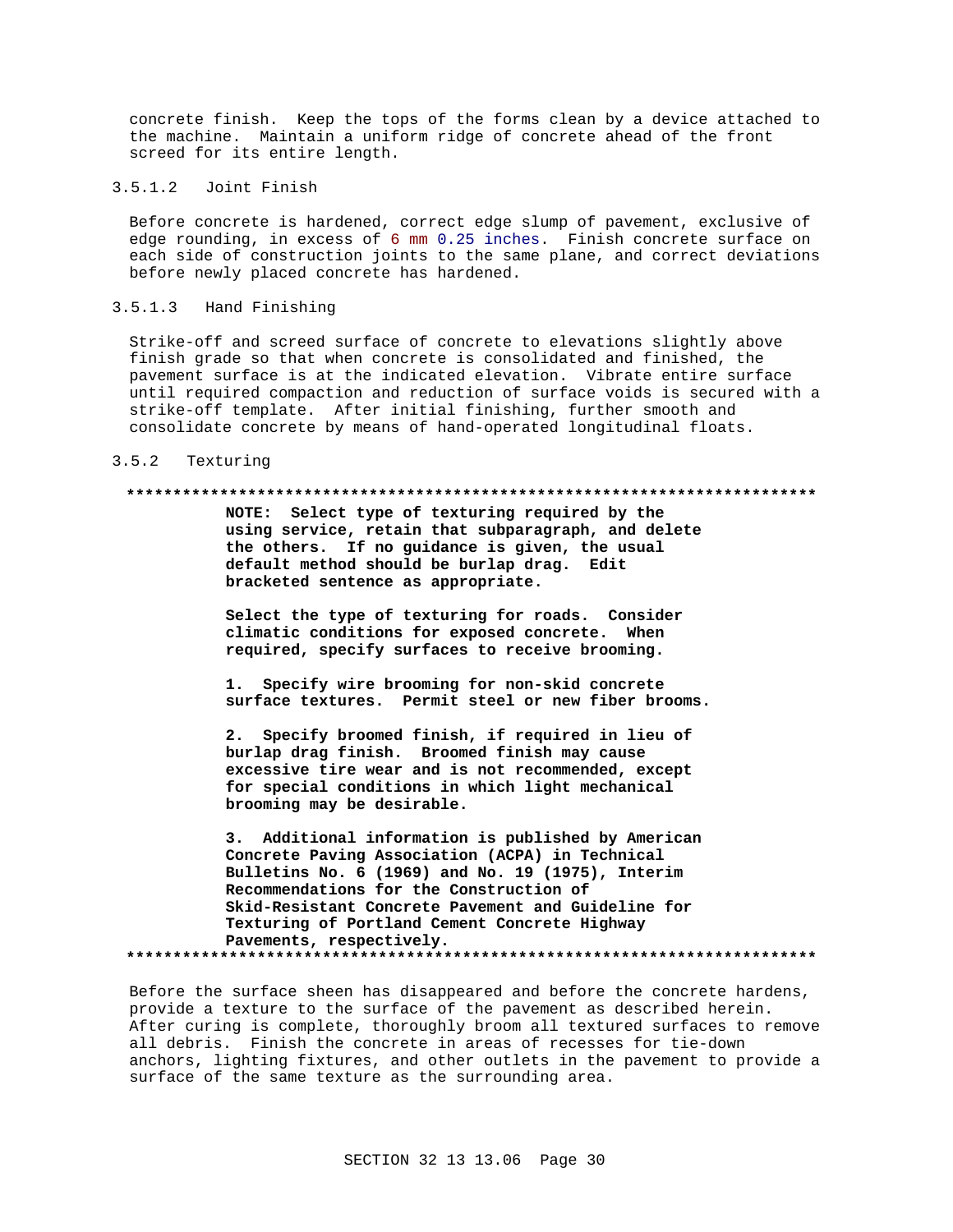## 3.5.2.1 Burlap Drag Finish

[ Before concrete becomes non-plastic, finish the surface of the slab by dragging a strip of clean, wet burlap on the surface. Drag the surface so as to produce a finished surface with a fine granular or sandy texture without leaving disfiguring marks. Keep the burlap clean and saturated during use.

# ]3.5.2.2 Brooming

[ Finish the surface of the slab by brooming the surface with a new wire broom at least 450 mm 18 inches wide. Gently pull the broom over the surface of the pavement from edge to edge just before the concrete becomes non-plastic. Slightly overlap adjacent strokes of the broom. Broom perpendicular to centerline of pavement so that corrugations produced will be uniform in character and width, and not more than 2 mm 1/16 inch in depth. Maintain broomed surface free from porous spots, irregularities, depressions, and small pockets or rough spots such as may be caused by accidentally disturbing particles of coarse aggregate embedded near the surface.

# ]3.5.2.3 Wire-Comb Texturing

[ Apply surface texture transverse to the pavement center line using a mechanical wire comb drag capable of traversing the full width of the pavement in a single pass at a uniform speed and with a uniform pressure. Overlap successive passes of the comb the minimum necessary to obtain a continuous and uniformly textured surface, with scores 2 to 5 mm 1/16 to 3/16 inch deep, 1.5 to 3 mm 1/16 to 1/8 inch wide, and spaced 10 mm 3/8 inch apart.

# ]3.5.2.4 Surface Grooving

[ Groove the areas indicated on the drawings with a spring tine drag producing individual grooves 6 mm 1/4 inch deep and 6 mm 1/4 inch wide at a spacing between groove centerlines of 50 mm 2 inches. Cut these grooves perpendicular to the centerline. Before grooving begins, allow the concrete to stiffen sufficiently to prevent dislodging of aggregate. Do not cut grooves within 150 mm 6 inches of a transverse joint or crack.

## ]3.5.3 Edging

At the time the concrete has attained a degree of hardness suitable for edging, carefully finish slab edges, including edges at formed joints, with an edge having a maximum radius of 3 mm 1/8 inch.[ When brooming is specified for the final surface finish, edge transverse joints before starting brooming, then operate broom to obliterate as much as possible the mark left by the edging tool without disturbing the rounded corner left by the edger.] Clean by removing loose fragments and soupy mortar from corners or edges of slabs which have crumbled and areas which lack sufficient mortar for proper finishing. Refill voids solidly with a mixture of suitable proportions and consistency and refinish. Remove unnecessary tool marks and edges. Smooth remaining edges true to line.

### 3.6 CURING AND PROTECTION

Protect concrete adequately from injurious action by sun, rain, flowing water, [frost,] mechanical injury, tire marks and oil stains, and do not allow it to dry out from the time it is placed until the expiration of the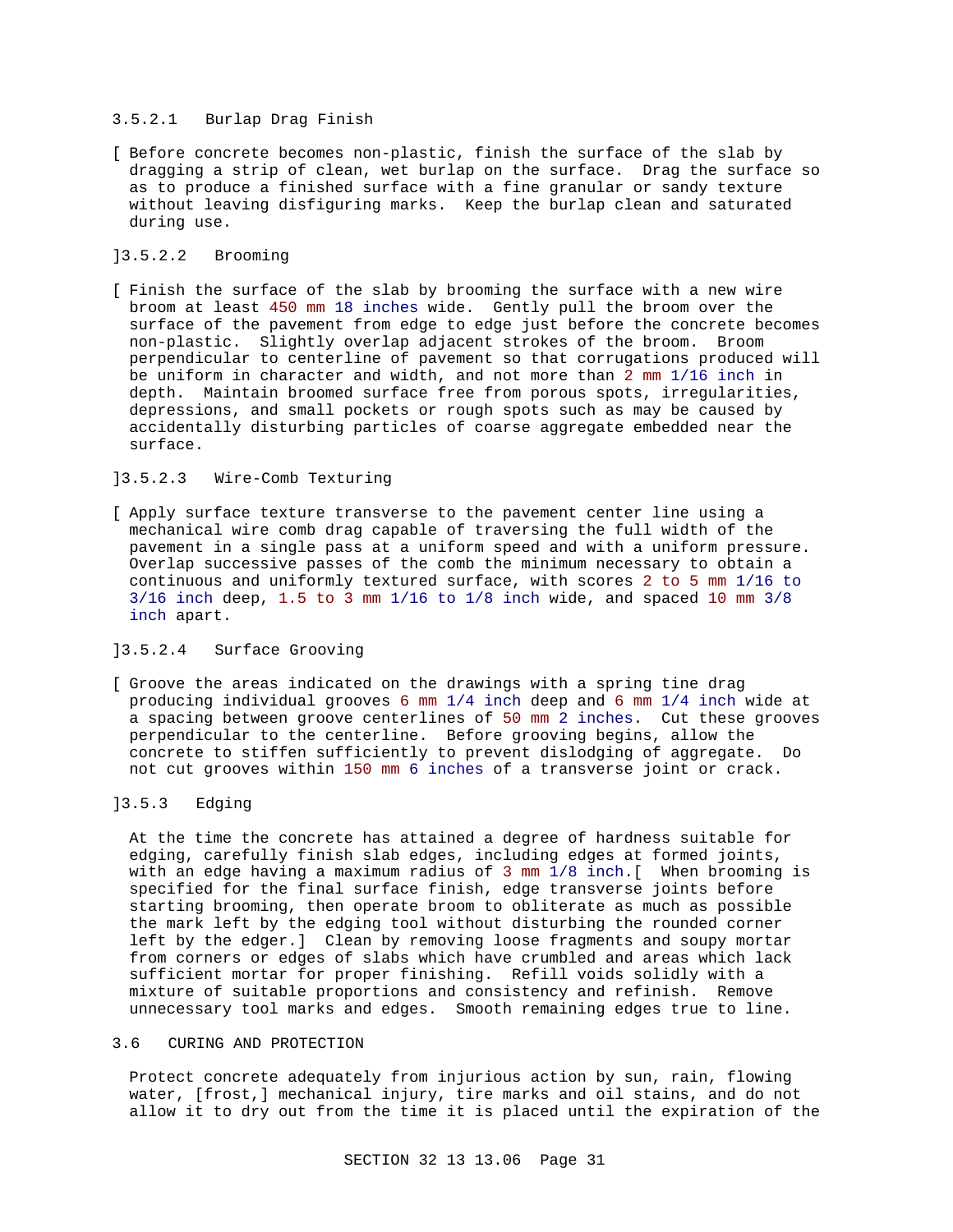minimum curing periods specified herein. Do not use membrane-forming compound on surfaces where its appearance would be objectionable, on surfaces to be painted, where coverings are to be bonded to concrete, or on concrete to which other concrete is to be bonded.

# 3.6.1 Moist Curing

# **\*\*\*\*\*\*\*\*\*\*\*\*\*\*\*\*\*\*\*\*\*\*\*\*\*\*\*\*\*\*\*\*\*\*\*\*\*\*\*\*\*\*\*\*\*\*\*\*\*\*\*\*\*\*\*\*\*\*\*\*\*\*\*\*\*\*\*\*\*\*\*\*\*\* NOTE: For OCONUS projects using Silica Fume, specify a minimum 24-hour moist cure before applying membrane curing compound. \*\*\*\*\*\*\*\*\*\*\*\*\*\*\*\*\*\*\*\*\*\*\*\*\*\*\*\*\*\*\*\*\*\*\*\*\*\*\*\*\*\*\*\*\*\*\*\*\*\*\*\*\*\*\*\*\*\*\*\*\*\*\*\*\*\*\*\*\*\*\*\*\*\***

Maintain concrete to be moist-cured continuously wet for the entire curing period, or until curing compound is applied, commencing immediately after finishing. If forms are removed before the end of the curing period, provide curing on unformed surfaces, using suitable materials. Cure surfaces by ponding, by continuous sprinkling, by continuously saturated burlap or cotton mats, or by continuously saturated plastic coated burlap. Provide burlap and mats that are clean and free from any contamination and completely saturated before being placed on the concrete. Lap sheets to provide full coverage. Provide an approved work system to ensure that moist curing is continuous 24 hours per day and that the entire surface is wet.

# 3.6.2 White-Burlap-Polyethylene Sheet

Wet entire exposed surface thoroughly with a fine spray of water, saturate burlap but do not have excessive water dripping off the burlap and then cover concrete with White-Burlap-Polyethylene Sheet, burlap side down. Lay sheets directly on concrete surface and overlap 300 mm 12 inches. Make sheeting not less than 450 mm 18 inches wider than concrete surface to be cured, and weight down on the edges and over the transverse laps to form closed joints. Repair or replace sheets when damaged during curing. Check daily to assure burlap has not lost all moisture. If moisture evaporates, resaturate burlap and re-place on pavement (limit re-saturation and re-placing to less than 10 minutes per sheet). Leave sheeting on concrete surface to be cured for at least 7 days.

## 3.6.3 Liquid Membrane-Forming Compound Curing

Apply compound immediately after surface loses its water sheen and has a dull appearance and before joints are sawed. Agitate curing compound thoroughly by mechanical means during use and apply uniformly in a two-coat continuous operation by suitable power-spraying equipment. Apply a total coverage for the two coats at least 4 liters one gallon of undiluted compound per 20 square meters 200 square feet to produce a uniform, continuous, coherent film that will not check, crack, or peel and free from pinholes or other imperfections. The application of curing compound by hand-operated, mechanical powered pressure sprayers is permitted only on odd widths or shapes of slabs and on concrete surfaces exposed by the removal of forms. When the application is made by hand-operated sprayers, apply a second coat in a direction approximately at right angles to the direction of the first coat. Apply an additional coat of compound immediately to areas where film is defective. Respray concrete surfaces that are subject to heavy rainfall within 3 hours after curing compound has been applied in the same manner.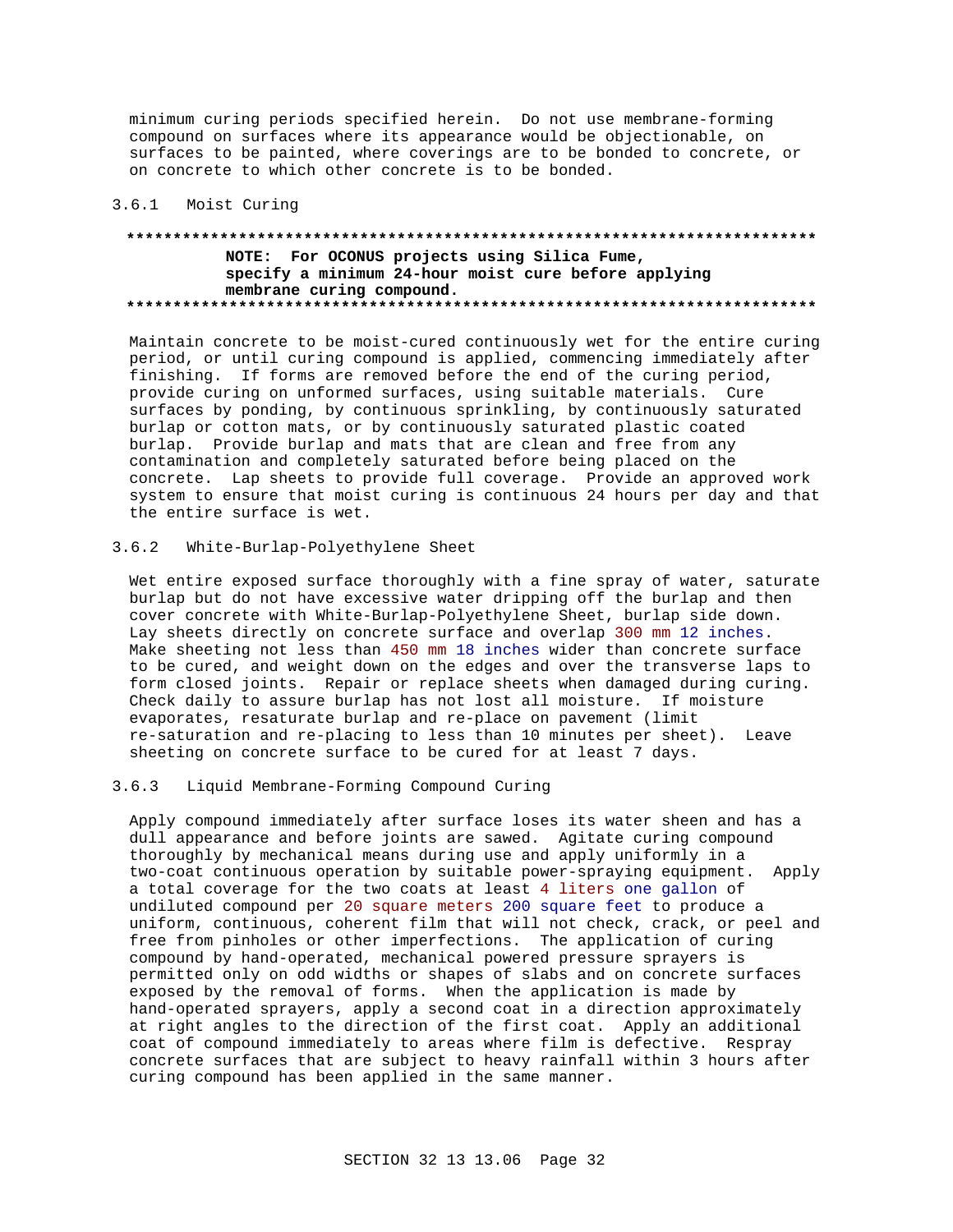### 3.6.4 Protection of Treated Surfaces

After the initial saw cut is complete and the slurry has been removed, respray the area with curing compound or restore the white burlap polyethylene sheet to maintain a continuous curing environment in the area of the sawn joints. Keep concrete surfaces to which liquid membrane-forming compounds have been applied free from vehicular traffic and other sources of abrasion for not less than 72 hours. Foot traffic is allowed after 24 hours for inspection purposes. Maintain continuity of coating for entire curing period and repair damage to coating immediately.

### 3.7 FIELD QUALITY CONTROL

### 3.7.1 Sampling

Collect samples of fresh concrete in accordance with ASTM C172/C172M during each working day as required to perform tests specified herein. Make test specimens in accordance with ASTM C31/C31M.

## 3.7.2 Consistency Tests

Perform concrete slump tests in accordance with ASTM C143/C143M. Take samples for slump determination from concrete during placement. Perform tests at the beginning of a concrete placement operation and for each batch (minimum) or every 16 cubic meters 20 cubic yards (maximum) of concrete to ensure that specification requirements are met. In addition, perform tests each time test beams are made.

## 3.7.3 Flexural Strength Tests

Test for flexural strength in accordance with ASTM C78/C78M. Fabricate and cure four test specimens in accordance with ASTM C31/C31M for each set of tests. Test two specimens at 7 days, and the other two at 28 days. Concrete strength will be considered satisfactory when the minimum of the 28-day test results equals or exceeds the specified 28-day flexural strength, and no individual strength test is less than the tolerance indicated on Table 1. If the ratio of the 7-day strength test to the specified 28-day strength is less than 65 percent, make necessary adjustments for conformance. Fabricate, cure and test a minimum of one set of four beams for each shift of concrete placement. Remove concrete which is determined to be defective, based on the strength acceptance criteria therein, and replace with acceptable concrete.

### 3.7.4 Air Content Tests

Test air-entrained concrete for air content at the same frequency as specified for slump tests. Determine percentage of air in accordance with ASTM C231/C231M on samples taken during placement of concrete in forms.

## 3.7.5 Surface Testing

#### **\*\*\*\*\*\*\*\*\*\*\*\*\*\*\*\*\*\*\*\*\*\*\*\*\*\*\*\*\*\*\*\*\*\*\*\*\*\*\*\*\*\*\*\*\*\*\*\*\*\*\*\*\*\*\*\*\*\*\*\*\*\*\*\*\*\*\*\*\*\*\*\*\*\***

**NOTE: Edit these paragraphs as appropriate to the project. If it is desired to restrict surface smoothness testing and evaluation to either straightedge method or profilograph method, retain the one and delete the other; otherwise, retain both as an option. When the profilograph method is allowed, and there are areas with dimensions less**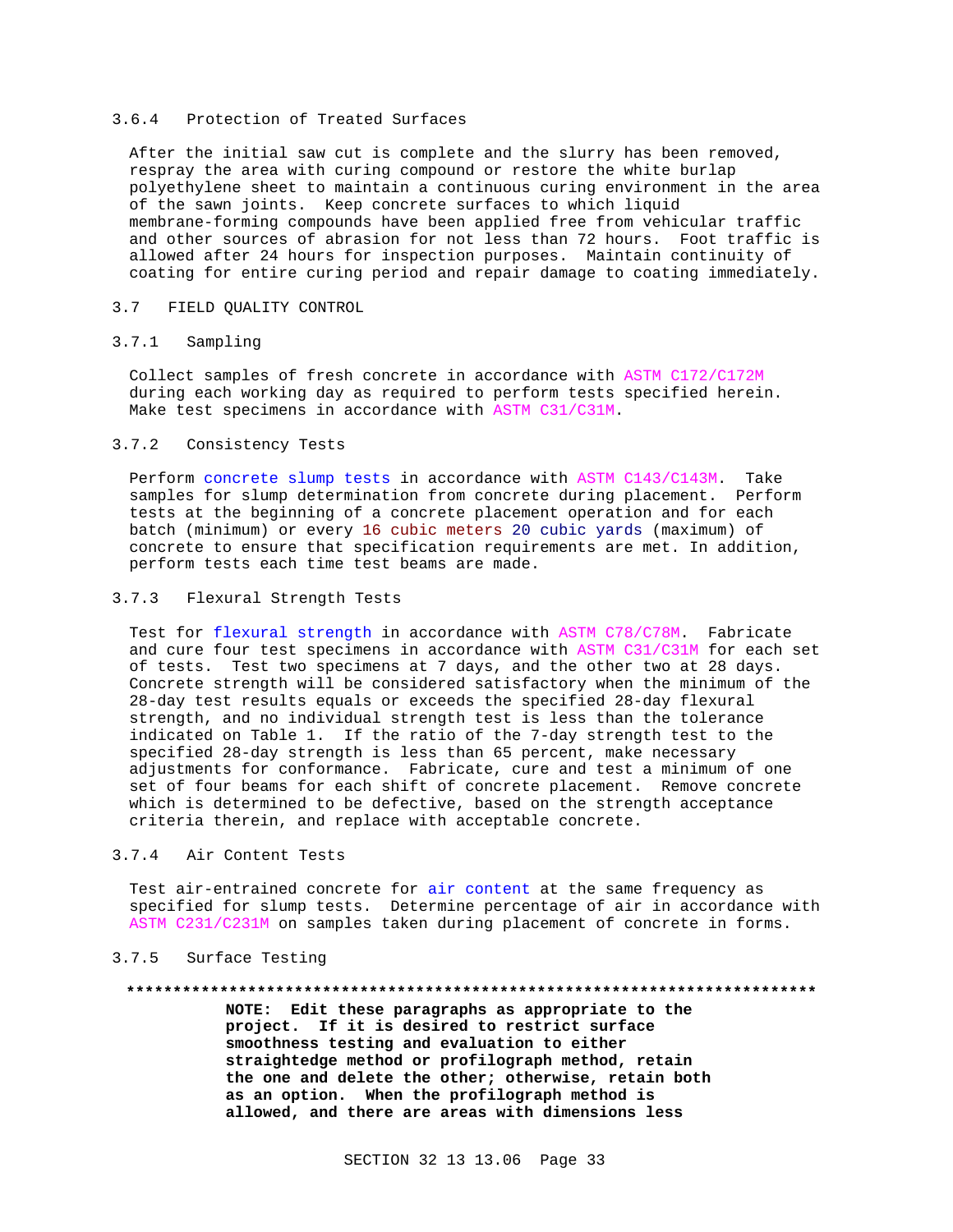**than 60 m 200 feet in any direction, retain the straightedge method for these short runs. Typically, a profilograph is used to measure longitudinal smoothness and a straightedge is used for transverse smoothness. \*\*\*\*\*\*\*\*\*\*\*\*\*\*\*\*\*\*\*\*\*\*\*\*\*\*\*\*\*\*\*\*\*\*\*\*\*\*\*\*\*\*\*\*\*\*\*\*\*\*\*\*\*\*\*\*\*\*\*\*\*\*\*\*\*\*\*\*\*\*\*\*\*\***

Use the profilograph method for all longitudinal testing, except for paving lanes less than 60 m 200 feet in length. Use the straightedge method for transverse testing, for longitudinal testing where the length of each pavement lane is less than 60 m 200 feet, and at the ends of the paving limits for the project. Smoothness requirements do not apply over crowns, drainage structures, or similar penetrations. Maintain detailed notes of the testing results and submit a copy to the Government after each day's testing.

#### 3.7.5.1 Straightedge Testing Method

Test the surface of the pavement with the straightedge to identify all surface irregularities exceeding the tolerances specified in Table 1. Test the entire area of the pavement in both a longitudinal and a transverse direction on parallel lines approximately 4.5 m 15 feet apart. Hold the straightedge in contact with the surface and move ahead one-half the length of the straightedge for each successive measurement. Determine the amount of surface irregularity by placing the straightedge on the pavement surface and allowing it to rest upon the two highest spots covered by its length and measuring the maximum gap between the straightedge and the pavement surface, in the area between these two high points.

## 3.7.5.2 Profilograph Testing Method

Perform profilograph testing using approved California profilograph and procedures described in ASTM E1274. Utilize electronic recording and automatic computerized reduction of data equipment to indicate "must-grind" bumps and the Profile Index for each 0.1 km 0.1 mile segment of the day's paving. Accommodate grade breaks on parking lots by breaking the profile segment into short sections and repositioning the blanking band on each section. Provide the "blanking band" of 5 mm 0.2 inch wide and the "bump template" span 25 mm 1 inch with an offset of 10 mm 0.4 inch. Count the profilograph testing of the last 9.1 m 30 feet of a paving lane in the longitudinal direction from each day's paving operation on the following day's continuation lane. Compute the profile index for each pass of the profilograph (3 per lane) in each 0.1 km 0.1 mile segment. The profile index for each segment is the average of the profile indices for each pass in each segment. Scale and proportion profilographs of unequal lengths to an equivalent 0.1 km 0.1 mile as outlined in the ASTM E1274. Submit a copy of the reduced tapes to the Government at the end of each day's testing.

# 3.7.5.3 "Bumps" (Must Grind Areas)

Reduce any bumps ("must grind" areas) shown on the profilograph trace which exceed 10 mm 0.4 inch in height by diamond grinding in accordance with subparagraph Diamond Grinding until they do not exceed 7.5 mm 0.3 inch when retested. Taper such diamond grinding in all directions to provide smooth transitions to areas not requiring diamond grinding.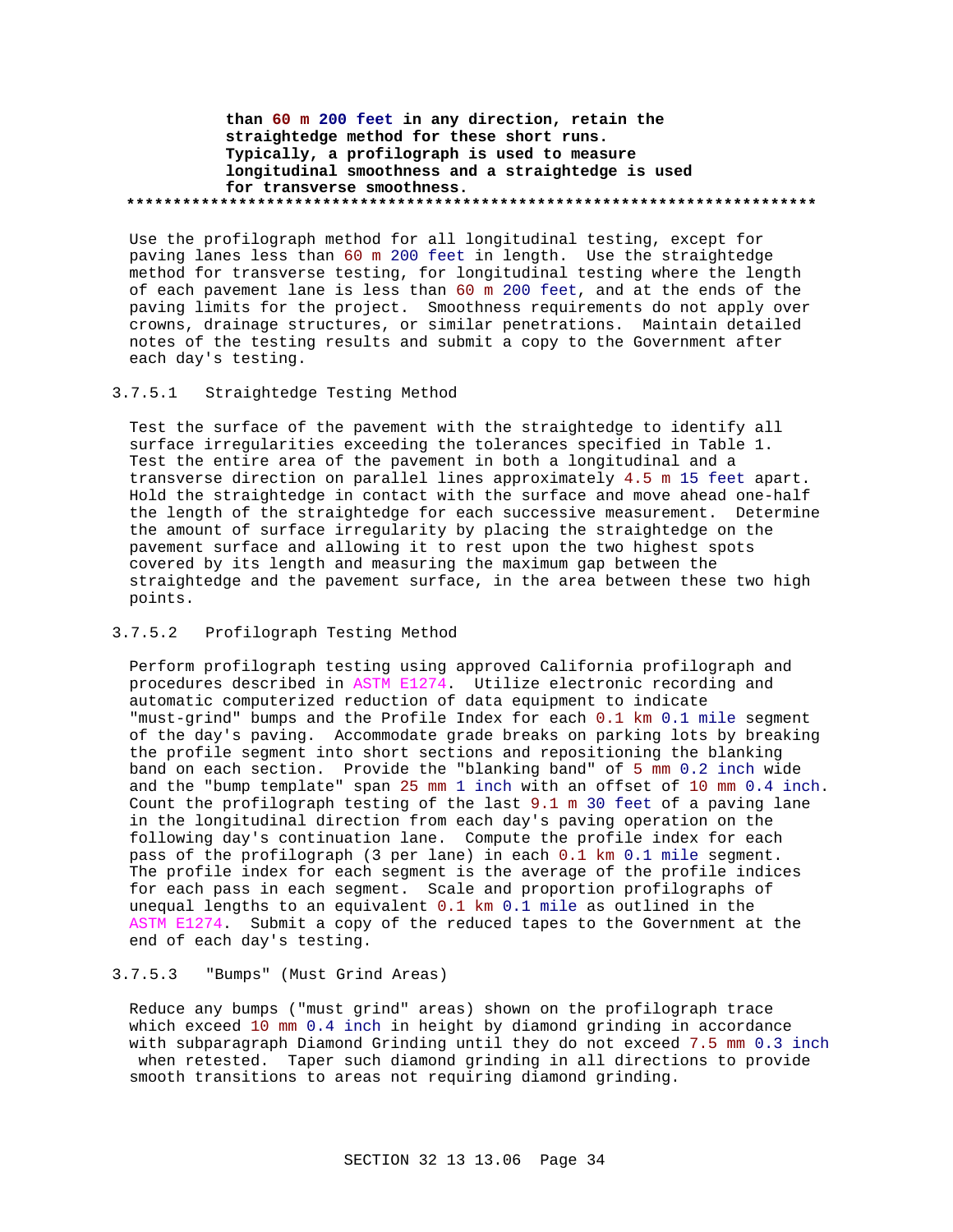# 3.7.5.4 Diamond Grinding

Those performing diamond grinding are required to have a minimum of three years experience in diamond grinding of rigid concrete pavements. In areas not meeting the specified limits for surface smoothness and plan grade, reduce high areas to attain the required smoothness and grade, except as depth is limited below. Reduce high areas by diamond grinding the hardened concrete with an approved equipment after the concrete is at a minimum age of 14 days. Perform diamond grinding by sawing with an industrial diamond abrasive which is impregnated in the saw blades. Assemble the saw blades in a cutting head mounted on a machine designed specifically for diamond grinding that produces the required texture and smoothness level without damage to the concrete pavement or joint faces. Provide diamond grinding equipment with saw blades that are 3 mm 1/8-inch wide, a minimum of 60 blades per 300 mm 12 inches of cutting head width, and capable of cutting a path a minimum of 0.9 m 3 ft wide. Diamond grinding equipment that causes ravels, aggregate fractures, spalls or disturbance to the joints is not permitted. The maximum area corrected by diamond grinding the surface of the hardened concrete is 10 percent of the total area of a day's production. The maximum depth of diamond grinding is 6 mm 1/4 inch. Provide diamond grinding machine equipped to flush and vacuum the pavement surface. Dispose of all debris from diamond grinding operations off Government property. Prior to diamond grinding, submit a Diamond Grinding Plan for review and approval. At a minimum, include the daily reports for the deficient areas, the location and extent of deficiencies, corrective actions, and equipment. Remove and replace all pavement areas requiring plan grade or surface smoothness corrections in excess of the limits specified in Table 1.[ Retexture pavement areas given a wire comb or tined texture, areas exceeding 2 square meters 25 square feet that have been corrected by diamond grinding by transverse grooving using an approved grooving machine of standard manufacture. Provide grooves that are 6 mm 1/4 inch deep by 6 mm 1/4 inch wide on 37 mm 1-1/2 inch centers and carried into, and tapered to zero depth within the non-corrected surface, or match any existing grooves in the adjacent pavement.] All areas in which diamond grinding has been performed are subject to the thickness tolerances specified in Table 1.

### 3.7.6 Plan Grade Testing and Conformance

Within 5 days after each day's paving, test the finished surface of the pavement area by running lines of levels at intervals corresponding with every longitudinal and transverse joint to determine the elevation at each joint intersection. Record the results of this survey and submit a copy to the Government at the completion of the survey.

# 3.7.7 Edge Slump

Test the pavement surface to determine edge slump immediately after the concrete has hardened sufficiently to permit walking thereon. Perform testing with a minimum 4 m 12 foot straightedge to reveal irregularities exceeding the edge slump tolerance specified in Table 1. Determine the vertical edge slump at each free edge of each slipformed paving lane constructed. Place the straightedge transverse to the direction of paving and the end of the straightedge located at the edge of the paving lane. Record measurements at 1.5 to 3.0 m 5 to 10 foot spacings, as directed, commencing at the header where paving was started. Initially record measurements at 1.5 m 5 foot intervals in each lane. When no deficiencies are present after 5 measurements, the interval may be increased. The maximum interval is 3.0 m 10 feet. When any deficiencies exist, return